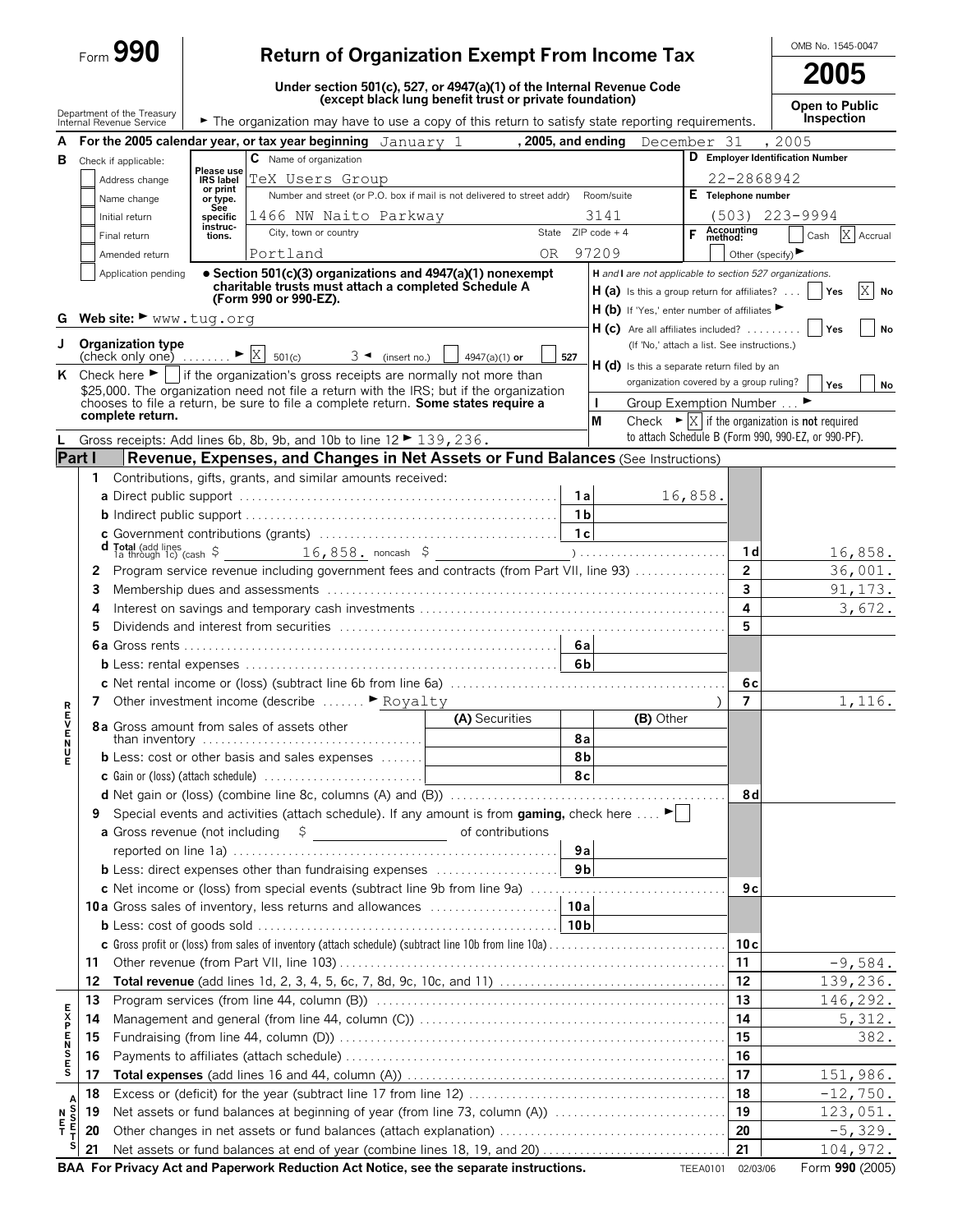|         | Form 990 (2005)<br>TeX Users Group                                                                                                                                                                                                               |                 |           |                         | 22-2868942                                      | Page 2          |
|---------|--------------------------------------------------------------------------------------------------------------------------------------------------------------------------------------------------------------------------------------------------|-----------------|-----------|-------------------------|-------------------------------------------------|-----------------|
| Part II | Statement of Functional Expenses All organizations must complete column (A). Columns (B), (C), and (D) are<br>required for section 501(c)(3) and (4) organizations and section $4947(a)(1)$ nonexempt charitable trusts but optional for others. |                 |           |                         |                                                 |                 |
|         | Do not include amounts reported on line<br>6b, 8b, 9b, 10b, or 16 of Part I.                                                                                                                                                                     |                 | (A) Total | (B) Program<br>services | (C) Management<br>and general                   | (D) Fundraising |
| 22      | Grants and allocations (att sch)                                                                                                                                                                                                                 |                 |           |                         |                                                 |                 |
|         | \$<br>8,421.<br>(cash                                                                                                                                                                                                                            |                 |           |                         |                                                 |                 |
|         | \$<br>non-cash                                                                                                                                                                                                                                   |                 |           |                         |                                                 |                 |
|         | If this amount includes<br>foreign grants, check here $\ldots$                                                                                                                                                                                   | 22              | 8,421.    | 8,421.                  |                                                 |                 |
| 23      | Specific assistance to individuals (att sch)                                                                                                                                                                                                     | 23              |           |                         |                                                 |                 |
| 24      | Benefits paid to or for members (att sch)                                                                                                                                                                                                        | 24              | 4,055.    | 4,055.                  |                                                 |                 |
| 25      | Compensation of officers, directors, etc                                                                                                                                                                                                         | 25              | 0.        |                         |                                                 |                 |
| 26      | Other salaries and wages                                                                                                                                                                                                                         | 26              | 49,098    | 49,098.                 |                                                 |                 |
| 27      | Pension plan contributions                                                                                                                                                                                                                       | 27              |           |                         |                                                 |                 |
| 28      | Other employee benefits                                                                                                                                                                                                                          | 28              | 5,791.    | 5,791.                  |                                                 |                 |
| 29      | Payroll taxes                                                                                                                                                                                                                                    | 29              | 4,177     | 4,177.                  |                                                 |                 |
| 30      | Professional fundraising fees                                                                                                                                                                                                                    | 30              |           |                         |                                                 |                 |
| 31      | Accounting fees                                                                                                                                                                                                                                  | 31              | 119.      |                         | 119.                                            |                 |
| 32      | Legal fees                                                                                                                                                                                                                                       | 32              |           |                         |                                                 |                 |
| 33      | Supplies                                                                                                                                                                                                                                         | 33              | 911       | 529.                    |                                                 | 382.            |
| 34      | Telephone                                                                                                                                                                                                                                        | 34              | 1,857.    | 1,857.                  |                                                 |                 |
| 35      | Postage and shipping                                                                                                                                                                                                                             | 35              | 5,247.    | 5,069.                  | 178.                                            |                 |
| 36      | Occupancy                                                                                                                                                                                                                                        | 36              | 3,828.    |                         | 3,828.                                          |                 |
| 37      | Equipment rental and maintenance                                                                                                                                                                                                                 | 37              | 1,380.    | 1,380.                  |                                                 |                 |
| 38      | Printing and publications                                                                                                                                                                                                                        | 38              | 18,926.   | 18,926.                 |                                                 |                 |
| 39      | Travel                                                                                                                                                                                                                                           | 39              |           |                         |                                                 |                 |
| 40      | Conferences, conventions, and meetings                                                                                                                                                                                                           | 40              | 27,108.   | 27,108.                 |                                                 |                 |
| 41      |                                                                                                                                                                                                                                                  | 41              |           |                         |                                                 |                 |
| 42      | Depreciation, depletion, etc (attach schedule)                                                                                                                                                                                                   | 42              | 2,041.    | 2,041.                  |                                                 |                 |
| 43      | Other expenses not covered above (itemize):                                                                                                                                                                                                      |                 |           |                         |                                                 |                 |
|         | a WinEdt license: Payment to WinEdt                                                                                                                                                                                                              | 43 a            | 1,815.    | 1,815.                  |                                                 |                 |
|         | <b>b</b> Credit card/Bank charges: Bank Service Char                                                                                                                                                                                             | 43b             | 630.      | 630.                    |                                                 |                 |
|         | C Credit card/Bank charges: Bankcard Merc Fees                                                                                                                                                                                                   | 43 <sub>c</sub> | 3,286.    | 3,286.                  |                                                 |                 |
|         | d Credit card/Bank charges: PayPal fees                                                                                                                                                                                                          | 43 d            | 134.      | 134.                    |                                                 |                 |
|         | e Product Sales: Lucida Fonts: Payment to Bige                                                                                                                                                                                                   | 43e             | 1,781     | 1,781                   |                                                 |                 |
|         | f Office Overhead: Corporation fees                                                                                                                                                                                                              | 43f             | 20        | 20                      |                                                 |                 |
|         | <b>q</b> See Other Expenses Stmt                                                                                                                                                                                                                 | 43q             | 11,361    | 10,174.                 | 1,187.                                          |                 |
| 44      |                                                                                                                                                                                                                                                  |                 |           |                         |                                                 |                 |
|         | Total functional expenses. Add lines 22 through 43. (Organizations completing columns (B) - (D), carry these totals to lines $13 - 15$ )                                                                                                         | 44              | 151,986.  | 146,292.                | 5,312.                                          | 382.            |
|         | <b>Joint Costs.</b> Check $\begin{bmatrix} \bullet \\ \bullet \end{bmatrix}$ if you are following SOP 98-2.                                                                                                                                      |                 |           |                         |                                                 |                 |
|         | Are any joint costs from a combined educational campaign and fundraising solicitation reported in (B) Program services?                                                                                                                          |                 |           |                         |                                                 | Yes $X$ No      |
|         | If 'Yes,' enter (i) the aggregate amount of these joint costs                                                                                                                                                                                    |                 | \$        |                         | ; (ii) the amount allocated to Program services |                 |
| \$      | ; (iii) the amount allocated to Management and general                                                                                                                                                                                           |                 |           | \$                      | ; and (iv) the amount allocated                 |                 |
|         | to Fundraising<br>\$                                                                                                                                                                                                                             |                 |           |                         |                                                 |                 |

**BAA** Form **990** (2005)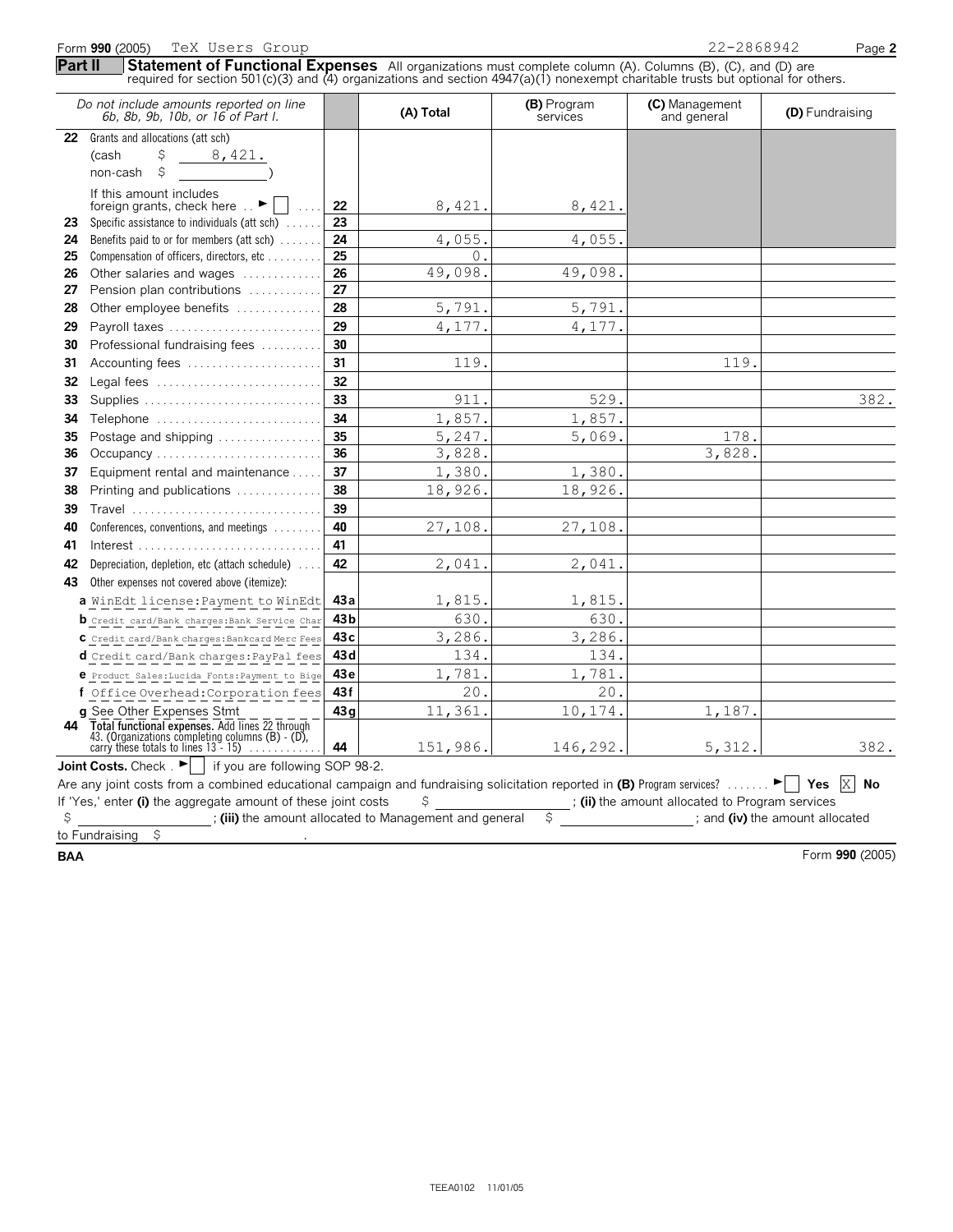#### **Part III Statement of Program Service Accomplishments**

Form 990 is available for public inspection and, for some people, serves as the primary or sole source of information about a particular organization. How the public perceives an organization in such cases may be determined by the information presented on its return. Therefore,<br>please make sure the return is complete and accurate and fully describes, in Par

| All organizations must describe their exempt purpose achievements in a clear and concise manner. State the number of clients served, publications issued, etc. Discuss achievements that are not measurable. (Section 501(c)(3<br>(4) organizations and<br>$4947(a)(1)$ trusts; but<br>optional for others.)<br>a TeX provides information and support to users to TeX,<br>a freely available computer typesetting language. This is<br>done by publications, sales, conferences and courses.<br>(Grants and allocations $\frac{1}{5}$ 8, 421.) If this amount includes foreign grants, check here $\blacktriangleright$<br>146,292.<br>b<br>(Grants and allocations $\qquad$ $\qquad$ ) If this amount includes foreign grants, check here $\blacktriangleright$<br>C<br>and the contract of the contract of the contract of the contract of the contract of the contract of the contract of the contract of the contract of the contract of the contract of the contract of the contract of the contra<br>-------------------<br>(Grants and allocations $\quad$ \$ ) If this amount includes foreign grants, check here $\blacktriangleright$<br>d<br>$\frac{1}{2}$ S if this amount includes foreign grants, check here $\blacktriangleright$<br>(Grants and allocations<br>) If this amount includes foreign grants, check here $\blacktriangleright$<br>(Grants and allocations<br>Total of Program Service Expenses (should equal line 44, column (B), Program services)<br>146,292. | What is the organization's primary exempt purpose? $\blacktriangleright$ See attached |  |  | <b>Program Service Expenses</b><br>(Required for 501(c)(3) and |
|---------------------------------------------------------------------------------------------------------------------------------------------------------------------------------------------------------------------------------------------------------------------------------------------------------------------------------------------------------------------------------------------------------------------------------------------------------------------------------------------------------------------------------------------------------------------------------------------------------------------------------------------------------------------------------------------------------------------------------------------------------------------------------------------------------------------------------------------------------------------------------------------------------------------------------------------------------------------------------------------------------------------------------------------------------------------------------------------------------------------------------------------------------------------------------------------------------------------------------------------------------------------------------------------------------------------------------------------------------------------------------------------------------------------------------------------------------------------------------------------|---------------------------------------------------------------------------------------|--|--|----------------------------------------------------------------|
|                                                                                                                                                                                                                                                                                                                                                                                                                                                                                                                                                                                                                                                                                                                                                                                                                                                                                                                                                                                                                                                                                                                                                                                                                                                                                                                                                                                                                                                                                             |                                                                                       |  |  |                                                                |
|                                                                                                                                                                                                                                                                                                                                                                                                                                                                                                                                                                                                                                                                                                                                                                                                                                                                                                                                                                                                                                                                                                                                                                                                                                                                                                                                                                                                                                                                                             |                                                                                       |  |  |                                                                |
|                                                                                                                                                                                                                                                                                                                                                                                                                                                                                                                                                                                                                                                                                                                                                                                                                                                                                                                                                                                                                                                                                                                                                                                                                                                                                                                                                                                                                                                                                             |                                                                                       |  |  |                                                                |
|                                                                                                                                                                                                                                                                                                                                                                                                                                                                                                                                                                                                                                                                                                                                                                                                                                                                                                                                                                                                                                                                                                                                                                                                                                                                                                                                                                                                                                                                                             |                                                                                       |  |  |                                                                |
|                                                                                                                                                                                                                                                                                                                                                                                                                                                                                                                                                                                                                                                                                                                                                                                                                                                                                                                                                                                                                                                                                                                                                                                                                                                                                                                                                                                                                                                                                             |                                                                                       |  |  |                                                                |
|                                                                                                                                                                                                                                                                                                                                                                                                                                                                                                                                                                                                                                                                                                                                                                                                                                                                                                                                                                                                                                                                                                                                                                                                                                                                                                                                                                                                                                                                                             |                                                                                       |  |  |                                                                |
|                                                                                                                                                                                                                                                                                                                                                                                                                                                                                                                                                                                                                                                                                                                                                                                                                                                                                                                                                                                                                                                                                                                                                                                                                                                                                                                                                                                                                                                                                             |                                                                                       |  |  |                                                                |
|                                                                                                                                                                                                                                                                                                                                                                                                                                                                                                                                                                                                                                                                                                                                                                                                                                                                                                                                                                                                                                                                                                                                                                                                                                                                                                                                                                                                                                                                                             |                                                                                       |  |  |                                                                |
|                                                                                                                                                                                                                                                                                                                                                                                                                                                                                                                                                                                                                                                                                                                                                                                                                                                                                                                                                                                                                                                                                                                                                                                                                                                                                                                                                                                                                                                                                             |                                                                                       |  |  |                                                                |
|                                                                                                                                                                                                                                                                                                                                                                                                                                                                                                                                                                                                                                                                                                                                                                                                                                                                                                                                                                                                                                                                                                                                                                                                                                                                                                                                                                                                                                                                                             |                                                                                       |  |  |                                                                |
|                                                                                                                                                                                                                                                                                                                                                                                                                                                                                                                                                                                                                                                                                                                                                                                                                                                                                                                                                                                                                                                                                                                                                                                                                                                                                                                                                                                                                                                                                             |                                                                                       |  |  |                                                                |
|                                                                                                                                                                                                                                                                                                                                                                                                                                                                                                                                                                                                                                                                                                                                                                                                                                                                                                                                                                                                                                                                                                                                                                                                                                                                                                                                                                                                                                                                                             |                                                                                       |  |  |                                                                |
|                                                                                                                                                                                                                                                                                                                                                                                                                                                                                                                                                                                                                                                                                                                                                                                                                                                                                                                                                                                                                                                                                                                                                                                                                                                                                                                                                                                                                                                                                             |                                                                                       |  |  |                                                                |
|                                                                                                                                                                                                                                                                                                                                                                                                                                                                                                                                                                                                                                                                                                                                                                                                                                                                                                                                                                                                                                                                                                                                                                                                                                                                                                                                                                                                                                                                                             |                                                                                       |  |  |                                                                |
|                                                                                                                                                                                                                                                                                                                                                                                                                                                                                                                                                                                                                                                                                                                                                                                                                                                                                                                                                                                                                                                                                                                                                                                                                                                                                                                                                                                                                                                                                             |                                                                                       |  |  |                                                                |
|                                                                                                                                                                                                                                                                                                                                                                                                                                                                                                                                                                                                                                                                                                                                                                                                                                                                                                                                                                                                                                                                                                                                                                                                                                                                                                                                                                                                                                                                                             |                                                                                       |  |  |                                                                |
|                                                                                                                                                                                                                                                                                                                                                                                                                                                                                                                                                                                                                                                                                                                                                                                                                                                                                                                                                                                                                                                                                                                                                                                                                                                                                                                                                                                                                                                                                             |                                                                                       |  |  |                                                                |
|                                                                                                                                                                                                                                                                                                                                                                                                                                                                                                                                                                                                                                                                                                                                                                                                                                                                                                                                                                                                                                                                                                                                                                                                                                                                                                                                                                                                                                                                                             |                                                                                       |  |  |                                                                |
|                                                                                                                                                                                                                                                                                                                                                                                                                                                                                                                                                                                                                                                                                                                                                                                                                                                                                                                                                                                                                                                                                                                                                                                                                                                                                                                                                                                                                                                                                             |                                                                                       |  |  |                                                                |
|                                                                                                                                                                                                                                                                                                                                                                                                                                                                                                                                                                                                                                                                                                                                                                                                                                                                                                                                                                                                                                                                                                                                                                                                                                                                                                                                                                                                                                                                                             |                                                                                       |  |  |                                                                |
|                                                                                                                                                                                                                                                                                                                                                                                                                                                                                                                                                                                                                                                                                                                                                                                                                                                                                                                                                                                                                                                                                                                                                                                                                                                                                                                                                                                                                                                                                             |                                                                                       |  |  |                                                                |
|                                                                                                                                                                                                                                                                                                                                                                                                                                                                                                                                                                                                                                                                                                                                                                                                                                                                                                                                                                                                                                                                                                                                                                                                                                                                                                                                                                                                                                                                                             |                                                                                       |  |  |                                                                |
|                                                                                                                                                                                                                                                                                                                                                                                                                                                                                                                                                                                                                                                                                                                                                                                                                                                                                                                                                                                                                                                                                                                                                                                                                                                                                                                                                                                                                                                                                             |                                                                                       |  |  |                                                                |
|                                                                                                                                                                                                                                                                                                                                                                                                                                                                                                                                                                                                                                                                                                                                                                                                                                                                                                                                                                                                                                                                                                                                                                                                                                                                                                                                                                                                                                                                                             |                                                                                       |  |  |                                                                |
|                                                                                                                                                                                                                                                                                                                                                                                                                                                                                                                                                                                                                                                                                                                                                                                                                                                                                                                                                                                                                                                                                                                                                                                                                                                                                                                                                                                                                                                                                             |                                                                                       |  |  |                                                                |
|                                                                                                                                                                                                                                                                                                                                                                                                                                                                                                                                                                                                                                                                                                                                                                                                                                                                                                                                                                                                                                                                                                                                                                                                                                                                                                                                                                                                                                                                                             |                                                                                       |  |  |                                                                |
|                                                                                                                                                                                                                                                                                                                                                                                                                                                                                                                                                                                                                                                                                                                                                                                                                                                                                                                                                                                                                                                                                                                                                                                                                                                                                                                                                                                                                                                                                             |                                                                                       |  |  |                                                                |
|                                                                                                                                                                                                                                                                                                                                                                                                                                                                                                                                                                                                                                                                                                                                                                                                                                                                                                                                                                                                                                                                                                                                                                                                                                                                                                                                                                                                                                                                                             |                                                                                       |  |  |                                                                |
| Form 990 (2005)                                                                                                                                                                                                                                                                                                                                                                                                                                                                                                                                                                                                                                                                                                                                                                                                                                                                                                                                                                                                                                                                                                                                                                                                                                                                                                                                                                                                                                                                             | <b>BAA</b>                                                                            |  |  |                                                                |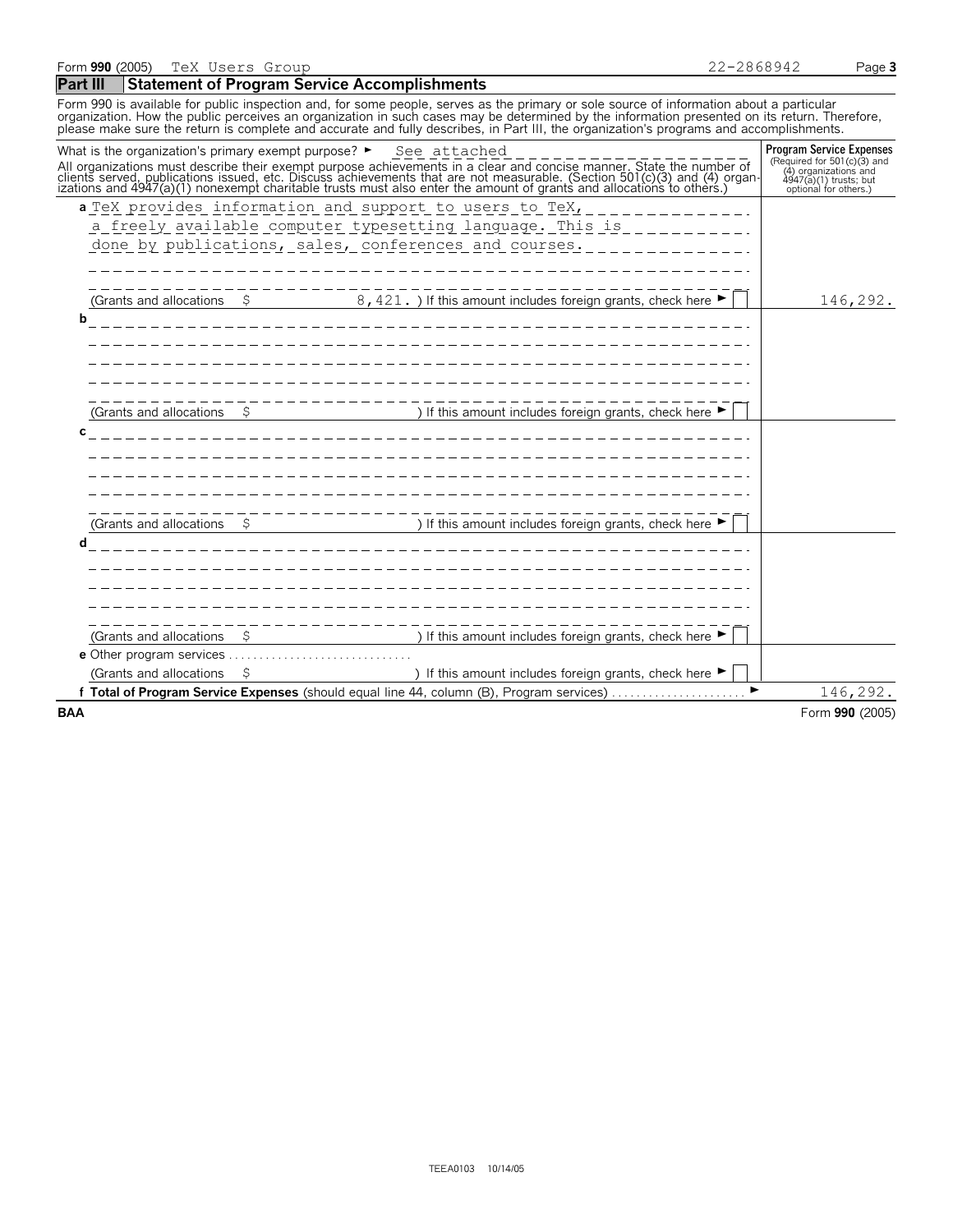|                                                                                     |     | Note: Where required, attached schedules and amounts within the description<br>column should be for end-of-year amounts only.                       | (A)<br>Beginning of year |                       | (B)<br>End of year |
|-------------------------------------------------------------------------------------|-----|-----------------------------------------------------------------------------------------------------------------------------------------------------|--------------------------|-----------------------|--------------------|
|                                                                                     |     |                                                                                                                                                     | 9.                       | 45                    |                    |
|                                                                                     |     |                                                                                                                                                     | 144,963.                 | 46                    | 115,994.           |
|                                                                                     |     | 47a<br>655.<br>47b<br><b>b</b> Less: allowance for doubtful accounts $\ldots \ldots \ldots$                                                         | 525.                     | 47 c                  | 655.               |
|                                                                                     | 49. |                                                                                                                                                     |                          | 48 <sub>c</sub><br>49 |                    |
|                                                                                     | 50  | Receivables from officers, directors, trustees, and key                                                                                             |                          | 50                    |                    |
| <b>ASSETS</b>                                                                       |     |                                                                                                                                                     |                          |                       |                    |
|                                                                                     |     |                                                                                                                                                     |                          | 51c                   |                    |
|                                                                                     |     |                                                                                                                                                     |                          | 52                    |                    |
|                                                                                     | 53  |                                                                                                                                                     | 1,050.                   | 53                    | 728.               |
|                                                                                     |     | <b>54</b> Investments – securities (attach schedule) $\ldots \ldots \ldots \vdash$   Cost     FMV                                                   |                          | 54                    |                    |
|                                                                                     |     | <b>55a</b> Investments $-$ land, buildings, & equipment: basis . <b>55a</b>                                                                         |                          |                       |                    |
|                                                                                     |     | <b>b</b> Less: accumulated depreciation<br>55 <sub>b</sub>                                                                                          |                          | 55 <sub>c</sub>       |                    |
|                                                                                     |     | $(attach schedule) \ldots \ldots \ldots \ldots \ldots \ldots \ldots \ldots$                                                                         |                          | 56                    |                    |
|                                                                                     |     | 50, 237.                                                                                                                                            |                          |                       |                    |
|                                                                                     |     | <b>b</b> Less: accumulated depreciation<br>(attach schedule) $\ldots \ldots \ldots L-57$ . Stmt $\ldots \ldots$ 57b<br>44,646.                      | 2,290.                   | 57 c                  | 5,591.             |
|                                                                                     | 58  | Other assets (describe ►                                                                                                                            |                          | 58                    |                    |
|                                                                                     | 59  | Total assets (must equal line 74). Add lines 45 through 58                                                                                          | 148,837.                 | 59                    | 122,968.           |
|                                                                                     | 60  |                                                                                                                                                     | 23,574.                  | 60                    | 7,000.             |
|                                                                                     | 61  |                                                                                                                                                     |                          | 61                    | 3,541.             |
| Å                                                                                   | 62  |                                                                                                                                                     | 1,145.                   | 62                    | 2,954.             |
|                                                                                     | 63  |                                                                                                                                                     |                          | 63                    |                    |
| $\begin{array}{c} \mathsf{I} \\ \mathsf{I} \\ \mathsf{I} \\ \mathsf{T} \end{array}$ |     |                                                                                                                                                     |                          | 64a                   |                    |
|                                                                                     |     |                                                                                                                                                     |                          | 64b                   |                    |
| $\frac{E}{S}$                                                                       |     | 65 Other liabilities (describe ► See Line 65 Stmt (2012)                                                                                            | 1,067.                   | 65                    | 4,501.             |
|                                                                                     |     |                                                                                                                                                     | 25,786.                  | 66                    | 17,996.            |
| n<br>F                                                                              |     | Organizations that follow SFAS 117, check here $\blacktriangleright$ $\mathbb{X}$ and complete lines 67<br>through 69 and lines 73 and 74.          |                          |                       |                    |
|                                                                                     |     |                                                                                                                                                     | 116,718.                 | 67                    | 104,972.           |
|                                                                                     | 68  |                                                                                                                                                     | 6,333.                   | 68                    |                    |
| A<br>S<br>S<br>T<br>S<br>S                                                          | 69  |                                                                                                                                                     |                          | 69                    |                    |
| $\overset{\mathsf{O}}{\mathsf{R}}$                                                  |     | Organizations that do not follow SFAS 117, check here $\blacktriangleright$   and complete lines                                                    |                          |                       |                    |
|                                                                                     |     | 70 through 74.                                                                                                                                      |                          |                       |                    |
| <b>PDSC</b>                                                                         | 70  | Capital stock, trust principal, or current funds                                                                                                    |                          | 70                    |                    |
|                                                                                     | 71  | Paid-in or capital surplus, or land, building, and equipment fund                                                                                   |                          | 71                    |                    |
|                                                                                     | 72  | Retained earnings, endowment, accumulated income, or other funds                                                                                    |                          | 72                    |                    |
| <b>BALANCES</b>                                                                     | 73. | Total net assets or fund balances (add lines 67 through 69 or lines 70 through<br>72; column (A) must equal line 19; column (B) must equal line 21) | 123,051.                 | 73                    | 104,972.           |
|                                                                                     |     | 74 Total liabilities and net assets/fund balances. Add lines 66 and 73                                                                              | 148,837.                 | 74                    | 122,968.           |
| <b>BAA</b>                                                                          |     |                                                                                                                                                     |                          |                       | Form 990 (2005)    |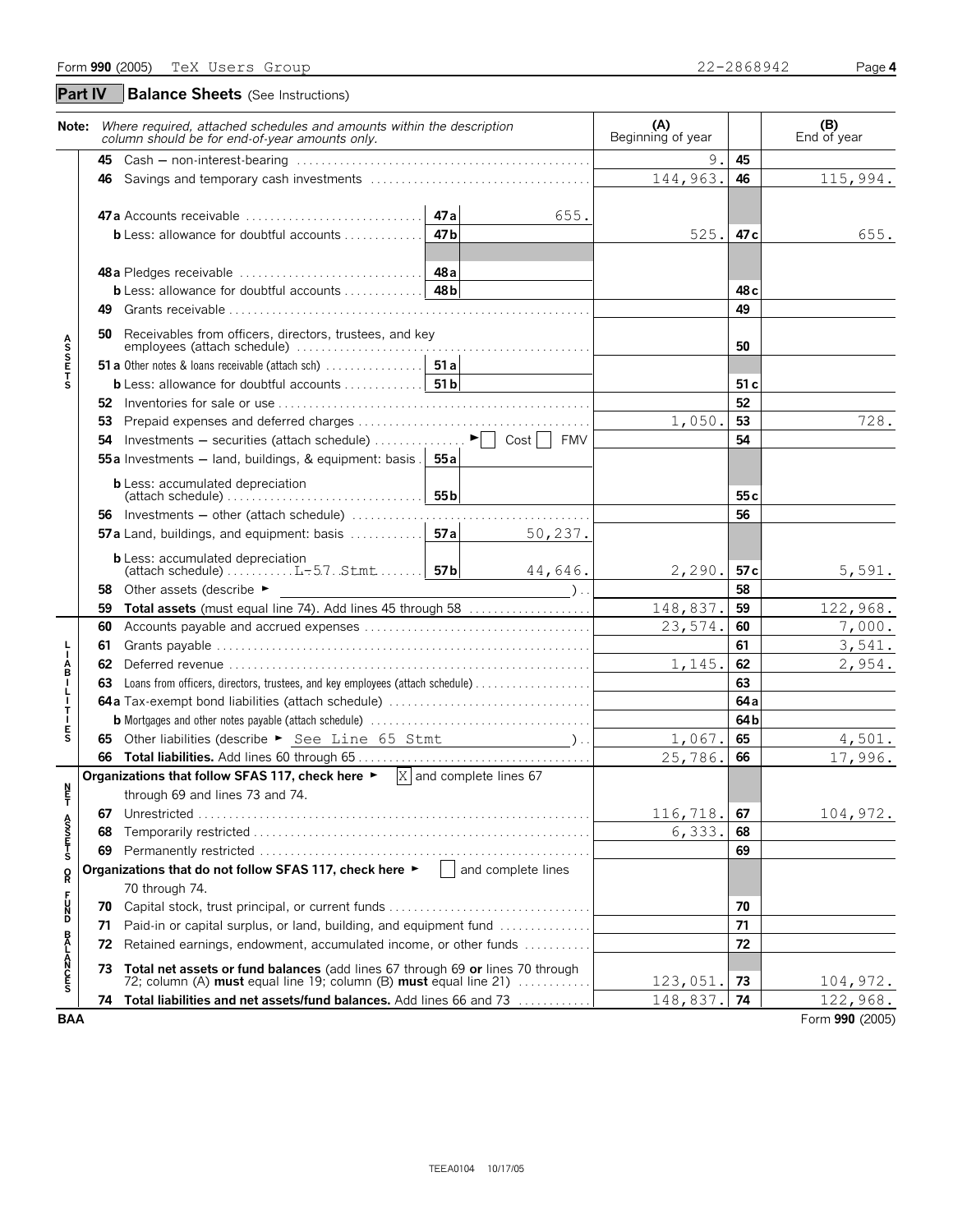|            | instructions.)                                                                                                                                                                                                                      |                                                                                                      |                                   |                                                              | N/A                                            |
|------------|-------------------------------------------------------------------------------------------------------------------------------------------------------------------------------------------------------------------------------------|------------------------------------------------------------------------------------------------------|-----------------------------------|--------------------------------------------------------------|------------------------------------------------|
| а          |                                                                                                                                                                                                                                     |                                                                                                      |                                   | a                                                            |                                                |
| b          | Amounts included on line a but not on Part I, line 12:                                                                                                                                                                              |                                                                                                      |                                   |                                                              |                                                |
|            |                                                                                                                                                                                                                                     |                                                                                                      | b1                                |                                                              |                                                |
|            |                                                                                                                                                                                                                                     |                                                                                                      | b2                                |                                                              |                                                |
|            |                                                                                                                                                                                                                                     |                                                                                                      | b3                                |                                                              |                                                |
|            |                                                                                                                                                                                                                                     |                                                                                                      | b4                                |                                                              |                                                |
|            |                                                                                                                                                                                                                                     |                                                                                                      |                                   | b                                                            |                                                |
| С          |                                                                                                                                                                                                                                     |                                                                                                      |                                   | $\mathbf{C}$                                                 |                                                |
| d          | Amounts included on Part I, line 12, but not on line a:                                                                                                                                                                             |                                                                                                      |                                   |                                                              |                                                |
|            |                                                                                                                                                                                                                                     |                                                                                                      |                                   |                                                              |                                                |
|            |                                                                                                                                                                                                                                     |                                                                                                      |                                   |                                                              |                                                |
|            |                                                                                                                                                                                                                                     |                                                                                                      | d2                                | d                                                            |                                                |
| е          |                                                                                                                                                                                                                                     |                                                                                                      |                                   | e <sup>-</sup>                                               |                                                |
|            | Part IV-B Reconciliation of Expenses per Audited Financial Statements with Expenses per Return                                                                                                                                      |                                                                                                      |                                   |                                                              |                                                |
|            |                                                                                                                                                                                                                                     |                                                                                                      |                                   |                                                              | N/A                                            |
| а          |                                                                                                                                                                                                                                     |                                                                                                      |                                   | a                                                            |                                                |
| b          | Amounts included on line a but not on Part I, line 17:                                                                                                                                                                              |                                                                                                      |                                   |                                                              |                                                |
|            |                                                                                                                                                                                                                                     |                                                                                                      | b1                                |                                                              |                                                |
|            |                                                                                                                                                                                                                                     |                                                                                                      | b2                                |                                                              |                                                |
|            |                                                                                                                                                                                                                                     |                                                                                                      | b3                                |                                                              |                                                |
|            |                                                                                                                                                                                                                                     |                                                                                                      |                                   |                                                              |                                                |
|            |                                                                                                                                                                                                                                     | ____________________________                                                                         | b4                                |                                                              |                                                |
|            |                                                                                                                                                                                                                                     |                                                                                                      |                                   | b                                                            |                                                |
| с          |                                                                                                                                                                                                                                     |                                                                                                      |                                   | $\mathbf{C}$                                                 |                                                |
| d          | Amounts included on Part I, line 17, but not on line a:                                                                                                                                                                             |                                                                                                      |                                   |                                                              |                                                |
|            |                                                                                                                                                                                                                                     |                                                                                                      |                                   |                                                              |                                                |
|            |                                                                                                                                                                                                                                     |                                                                                                      |                                   |                                                              |                                                |
|            |                                                                                                                                                                                                                                     | ______________________________                                                                       | d2                                |                                                              |                                                |
|            |                                                                                                                                                                                                                                     |                                                                                                      |                                   | d                                                            |                                                |
| е          |                                                                                                                                                                                                                                     |                                                                                                      |                                   | $\blacktriangleright$<br>$\mathbf{e}$                        |                                                |
|            | <b>Part V-A</b> Current Officers, Directors, Trustees, and Key Employees (List each person who was an officer, director, trustee, or key employee at any time during the year even if they were not compensated.) (See the instruct |                                                                                                      |                                   |                                                              |                                                |
|            | (A) Name and address                                                                                                                                                                                                                | (B) Title and average hours (C) Compensation (D) Contributions to<br>per week devoted<br>to position | (if not paid,<br>enter $-0$ - $)$ | employee benefit<br>plans and deferred<br>compensation plans | (E) Expense<br>account and other<br>allowances |
|            | Karl Berry                                                                                                                                                                                                                          |                                                                                                      |                                   |                                                              |                                                |
|            | 88609 Wickizer Lane                                                                                                                                                                                                                 |                                                                                                      |                                   |                                                              |                                                |
|            | Bandon, OR 97411                                                                                                                                                                                                                    | President<br>0                                                                                       | $0$ .                             | 0.                                                           | $0$ .                                          |
|            | Kaja Christiansen                                                                                                                                                                                                                   |                                                                                                      |                                   |                                                              |                                                |
|            | Arhus University                                                                                                                                                                                                                    |                                                                                                      |                                   |                                                              |                                                |
|            | Arhus, Denmark                                                                                                                                                                                                                      | Vice President<br>$\circ$                                                                            | $0$ .                             | $0$ .                                                        | $0$ .                                          |
|            | Sue DeMeritt                                                                                                                                                                                                                        |                                                                                                      |                                   |                                                              |                                                |
|            | 4320 Westerra Ct.                                                                                                                                                                                                                   |                                                                                                      |                                   |                                                              |                                                |
|            | San Diego, CA 92121                                                                                                                                                                                                                 | 0<br>Secretary                                                                                       | 0.                                | $0$ .                                                        | $0$ .                                          |
|            | David Walden                                                                                                                                                                                                                        |                                                                                                      |                                   |                                                              |                                                |
|            | 12 Linden Road                                                                                                                                                                                                                      |                                                                                                      |                                   |                                                              |                                                |
|            | E. Sandwich MA 02537                                                                                                                                                                                                                | 0<br>Treasurer                                                                                       | 0.                                | $0$ .                                                        | $0$ .                                          |
|            | Barbara Beeton                                                                                                                                                                                                                      |                                                                                                      |                                   |                                                              |                                                |
|            | PO Box 6248                                                                                                                                                                                                                         |                                                                                                      |                                   |                                                              |                                                |
|            | 02940<br>Providence, RI                                                                                                                                                                                                             | Director<br>0                                                                                        | $0$ .                             | 0.                                                           | $0$ .                                          |
|            | See List of Officers, Etc. Statement                                                                                                                                                                                                |                                                                                                      |                                   |                                                              |                                                |
|            |                                                                                                                                                                                                                                     |                                                                                                      |                                   |                                                              |                                                |
| <b>BAA</b> |                                                                                                                                                                                                                                     | TEEA0105 10/17/05                                                                                    |                                   |                                                              | Form 990 (2005)                                |

Form **990** (2005) Page **5**

TeX Users Group 22-2868942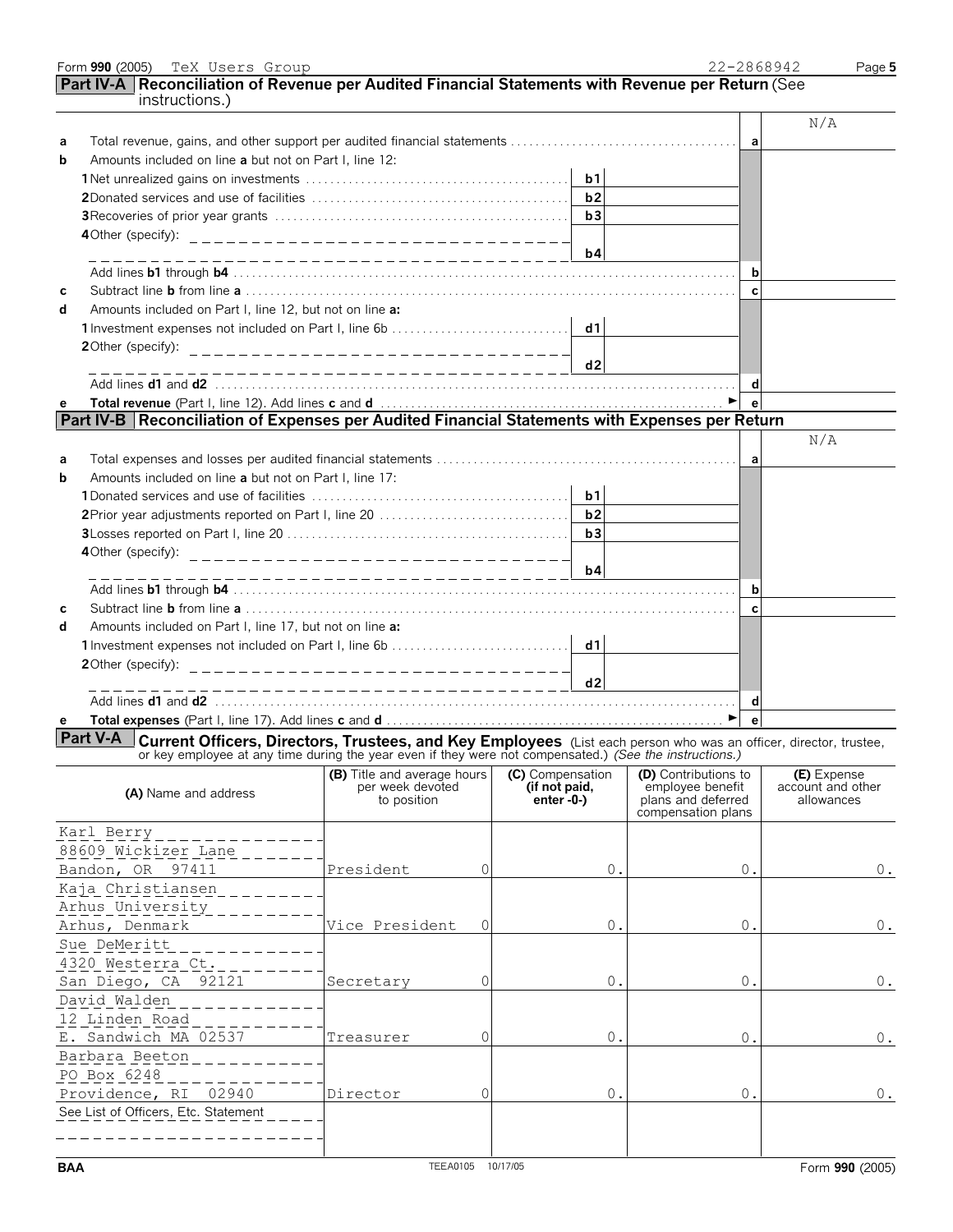| Form 990 (2005) TeX Users Group                                                                                                                                                                                                                                                                                                                                                              |                           |                  | 22-2868942                                                                           |                                  |            | Page 6    |
|----------------------------------------------------------------------------------------------------------------------------------------------------------------------------------------------------------------------------------------------------------------------------------------------------------------------------------------------------------------------------------------------|---------------------------|------------------|--------------------------------------------------------------------------------------|----------------------------------|------------|-----------|
| Part V-A Current Officers, Directors, Trustees, and Key Employees (continued)                                                                                                                                                                                                                                                                                                                |                           |                  |                                                                                      |                                  | <b>Yes</b> | <b>No</b> |
| 75 a Enter the total number of officers, directors, and trustees permitted to vote on organization business as board meetings                                                                                                                                                                                                                                                                |                           |                  |                                                                                      |                                  |            |           |
| <b>b</b> Are any officers, directors, trustees, or key employees listed in Form 990, Part V-A, or highest compensated employees<br>listed in Schedule A, Part I, or highest compensated professional and other independent contractors listed in Schedule<br>A, Part II-A or II-B, related to each other through family or business relationships? If 'Yes,' attach a statement that         |                           |                  |                                                                                      | 75 b                             |            |           |
| c Do any officers, directors, trustees, or key employees listed in form 990, Part V-A, or highest compensated employees<br>listed in Schedule A, Part I, or highest compensated professional and other independent contractors listed in Schedule<br>A, Part II-A or II-B, receive compensation from any other organizations, whether tax exempt or taxable, that are related                |                           |                  |                                                                                      |                                  |            |           |
| <b>Note.</b> Related organizations include section 509(a)(3) supporting organizations.                                                                                                                                                                                                                                                                                                       |                           |                  |                                                                                      |                                  |            |           |
| If 'Yes,' attach a statement that identifies the individuals, explains the relationship between this organization and the<br>other organization(s), and describes the compensation arrangements, including amounts paid to each individual by each<br>related organization                                                                                                                   |                           |                  |                                                                                      |                                  |            |           |
|                                                                                                                                                                                                                                                                                                                                                                                              |                           |                  |                                                                                      | 75 d                             |            |           |
| Part V-B Former Officers, Directors, Trustees, and Key Employees That Received Compensation or Other<br>Benefits (If any former officer, director, trustee, or key employee received compensation or other benefits (described below)<br>during the year, list that person below and enter the amount of compensation or other benefits in the appropriate column. See<br>the instructions.) |                           |                  |                                                                                      |                                  |            |           |
| (A) Name and address                                                                                                                                                                                                                                                                                                                                                                         | (B) Loans and<br>Advances | (C) Compensation | (D) Contributions to<br>employee benefit<br>plans and deferred<br>compensation plans | (E) Expense<br>account and other | allowances |           |
|                                                                                                                                                                                                                                                                                                                                                                                              |                           |                  |                                                                                      |                                  |            |           |
|                                                                                                                                                                                                                                                                                                                                                                                              |                           |                  |                                                                                      |                                  |            |           |
|                                                                                                                                                                                                                                                                                                                                                                                              |                           |                  |                                                                                      |                                  |            |           |

| Part VI Other Information (See the instructions.)                                                                               |                 | Yes. | No.             |
|---------------------------------------------------------------------------------------------------------------------------------|-----------------|------|-----------------|
| Did the organization engage in any activity not previously reported to the IRS? If 'Yes,'<br>76                                 |                 |      |                 |
|                                                                                                                                 | 76              |      | Χ               |
| Were any changes made in the organizing or governing documents but not reported to the IRS?<br>77                               | 77              |      | Χ               |
| If 'Yes,' attach a conformed copy of the changes.                                                                               |                 |      |                 |
| <b>78a</b> Did the organization have unrelated business gross income of \$1,000 or more during the year covered by this return? | 78 al           |      | Χ               |
|                                                                                                                                 | 78 <sub>b</sub> |      |                 |
| Was there a liquidation, dissolution, termination, or substantial contraction during the<br>79.                                 |                 |      |                 |
|                                                                                                                                 | 79              |      | Χ               |
| 80 a ls the organization related (other than by association with a statewide or nationwide organization) through common         |                 |      |                 |
|                                                                                                                                 |                 |      | Χ               |
| <b>b</b> If 'Yes,' enter the name of the organization $\blacktriangleright$                                                     |                 |      |                 |
| and check whether it is $\ \cdot\ $<br>exempt or<br>nonexempt.                                                                  |                 |      |                 |
| 81 a Enter direct and indirect political expenditures. (See line 81 instructions.) 81 a                                         |                 |      |                 |
|                                                                                                                                 | 81 bl           |      | X               |
| <b>BAA</b>                                                                                                                      |                 |      | Form 990 (2005) |

- - - - - - - - - - - -

-----------

---------------

-------------------------------------

 $\overline{\phantom{a}}$  $- - -$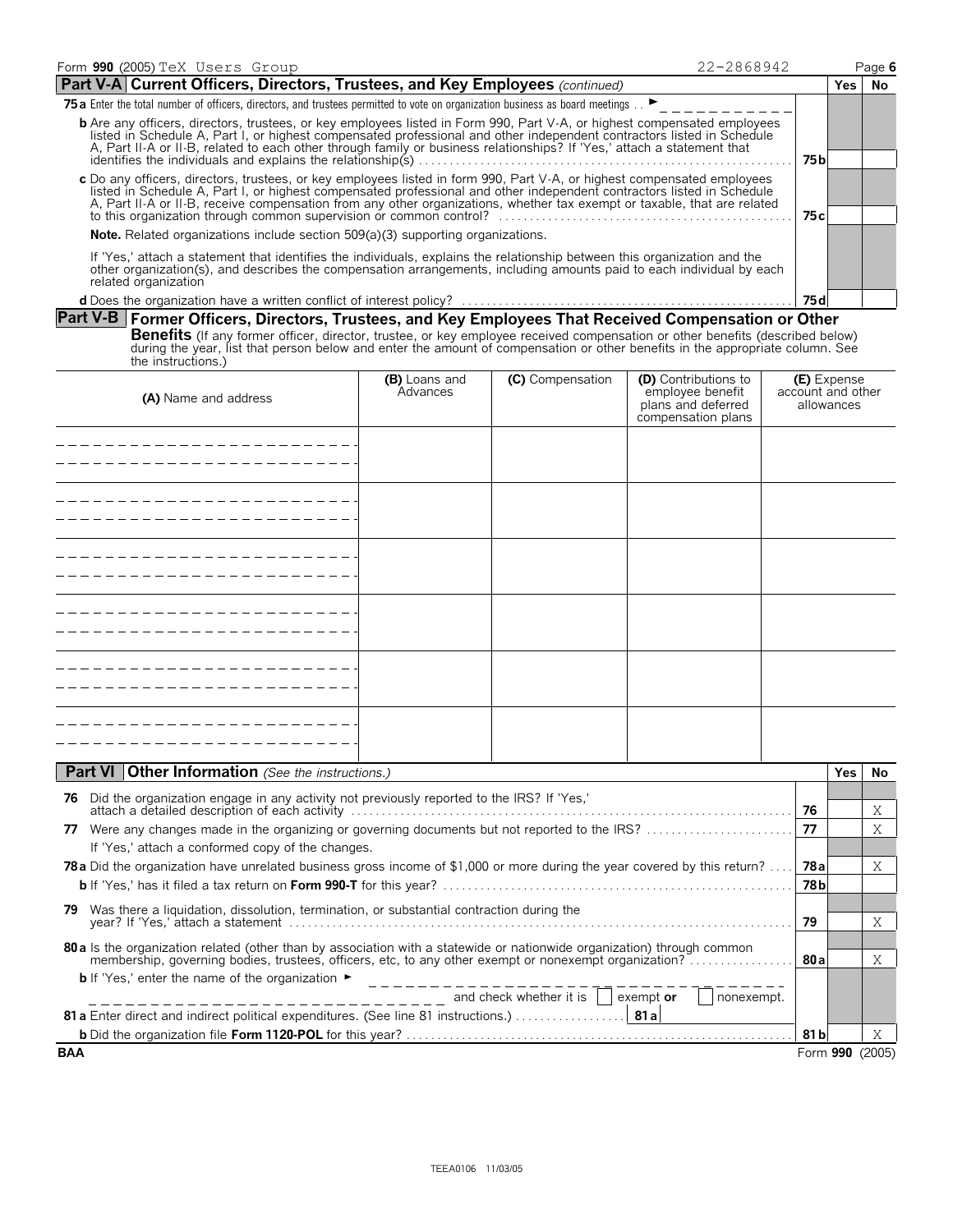|            | Form 990 (2005)<br>TeX Users Group<br>22-2868942                                                                                                                                                                                                                                                                              |                 |            | Page 7          |
|------------|-------------------------------------------------------------------------------------------------------------------------------------------------------------------------------------------------------------------------------------------------------------------------------------------------------------------------------|-----------------|------------|-----------------|
|            | <b>Part VI   Other Information</b> (continued)                                                                                                                                                                                                                                                                                |                 | <b>Yes</b> | No              |
|            | 82 a Did the organization receive donated services or the use of materials, equipment, or facilities at no charge or at                                                                                                                                                                                                       | 82a             |            | Χ               |
|            | <b>b</b> If 'Yes,' you may indicate the value of these items here. Do not include this amount as<br>82b<br>revenue in Part I or as an expense in Part II. (See instructions in Part III.)                                                                                                                                     |                 |            |                 |
|            | 83a Did the organization comply with the public inspection requirements for returns and exemption applications?                                                                                                                                                                                                               | 83a             | Χ          |                 |
|            | <b>b</b> Did the organization comply with the disclosure requirements relating to quid pro quo contributions?                                                                                                                                                                                                                 | 83 <sub>b</sub> | N/A        |                 |
|            |                                                                                                                                                                                                                                                                                                                               | 84a             |            | Χ               |
|            | <b>b</b> If 'Yes,' did the organization include with every solicitation an express statement that such contributions or gifts were                                                                                                                                                                                            | 84b             |            |                 |
|            |                                                                                                                                                                                                                                                                                                                               | 85a             | N/A        |                 |
|            |                                                                                                                                                                                                                                                                                                                               | 85b             | N/A        |                 |
|            | If 'Yes' was answered to either 85a or 85b, do not complete 85c through 85h below unless the organization received a<br>waiver for proxy tax owed for the prior year.                                                                                                                                                         |                 |            |                 |
|            | 85c                                                                                                                                                                                                                                                                                                                           |                 |            |                 |
|            |                                                                                                                                                                                                                                                                                                                               |                 |            |                 |
|            |                                                                                                                                                                                                                                                                                                                               |                 |            |                 |
|            | <b>f</b> Taxable amount of lobbying and political expenditures (line 85d less 85e)  85f                                                                                                                                                                                                                                       |                 |            |                 |
|            |                                                                                                                                                                                                                                                                                                                               | 85q             | N/A        |                 |
|            | h If section 6033(e)(1)(A) dues notices were sent, does the organization agree to add the amount on line 85f to its reasonable estimate of<br>dues allocable to nondeductible lobbying and political expenditures for the following tax year?<br>$\ldots$                                                                     | 85 h            | N/A        |                 |
|            | 86 $501(c)(7)$ organizations. Enter: a Initiation fees and capital contributions included on                                                                                                                                                                                                                                  |                 |            |                 |
|            | 86a                                                                                                                                                                                                                                                                                                                           |                 |            |                 |
|            | <b>b</b> Gross receipts, included on line 12, for public use of club facilities<br>86 b                                                                                                                                                                                                                                       |                 |            |                 |
|            | 87 $501(c)(12)$ organizations. Enter: a Gross income from members or shareholders<br>87a                                                                                                                                                                                                                                      |                 |            |                 |
|            | <b>b</b> Gross income from other sources. (Do not net amounts due or paid to other sources<br>87b                                                                                                                                                                                                                             |                 |            |                 |
|            | 88 At any time during the year, did the organization own a 50% or greater interest in a taxable corporation or partnership,<br>or an entity disregarded as separate from the organization under Regulations sections 301.7701-2 and 301.7701-37                                                                               | 88              |            | Χ               |
|            | 89 a $501(c)(3)$ organizations. Enter: Amount of tax imposed on the organization during the year under:<br><u>0.</u> ; section 4912 ► _ _ _ _ _ _ _ _ _ 0. ; section 4955 ►<br>section 4911 $\blacktriangleright$<br>0.                                                                                                       |                 |            |                 |
|            | <b>b</b> 501(c)(3) and 501(c)(4) organizations. Did the organization engage in any section 4958 excess benefit transaction during the year or did it become aware of an excess benefit transaction from a prior year? If 'Yes,' att                                                                                           | 89 b            |            | Χ               |
|            | c Enter: Amount of tax imposed on the organization managers or disqualified persons during the                                                                                                                                                                                                                                |                 |            | 0.              |
|            | d Enter: Amount of tax on line 89c, above, reimbursed by the organization                                                                                                                                                                                                                                                     |                 |            |                 |
|            | <b>90a</b> List the states with which a copy of this return is filed $\blacktriangleright$ Oregon                                                                                                                                                                                                                             |                 |            |                 |
|            |                                                                                                                                                                                                                                                                                                                               | 90 <sub>b</sub> |            |                 |
|            | 91a The books are in care of $\triangleright$ $\underline{TeX}$ Users Group __________ Telephone number $\triangleright$ $\underline{(503)}$ $\underline{223-9994}$<br>Located at ► 1466 NW Naito Parkway, Portland, Oregon<br>$ZIP + 4$ > 97209-2820                                                                         |                 |            |                 |
|            | <b>b</b> At any time during the calendar year, did the organization have an interest in or a signature or other authority over a financial account in a foreign country (such as a bank account, securities account, or other finan<br>If 'Yes,' enter the name of the foreign country ▶<br>--------------------------------- | 91 <sub>b</sub> | Yes        | No              |
|            | See the instructions for exceptions and filing requirements for Form TD F 90-22.1, Report of Foreign Bank and<br><b>Financial Statements</b>                                                                                                                                                                                  |                 |            |                 |
|            | c At any time during the calendar year, did the organization maintain an office outside of the United States?                                                                                                                                                                                                                 | 91 c            |            |                 |
|            | If 'Yes,' enter the name of the foreign country ▶<br>______________________________                                                                                                                                                                                                                                           |                 |            |                 |
|            |                                                                                                                                                                                                                                                                                                                               |                 |            |                 |
|            |                                                                                                                                                                                                                                                                                                                               |                 |            |                 |
| <b>BAA</b> |                                                                                                                                                                                                                                                                                                                               |                 |            | Form 990 (2005) |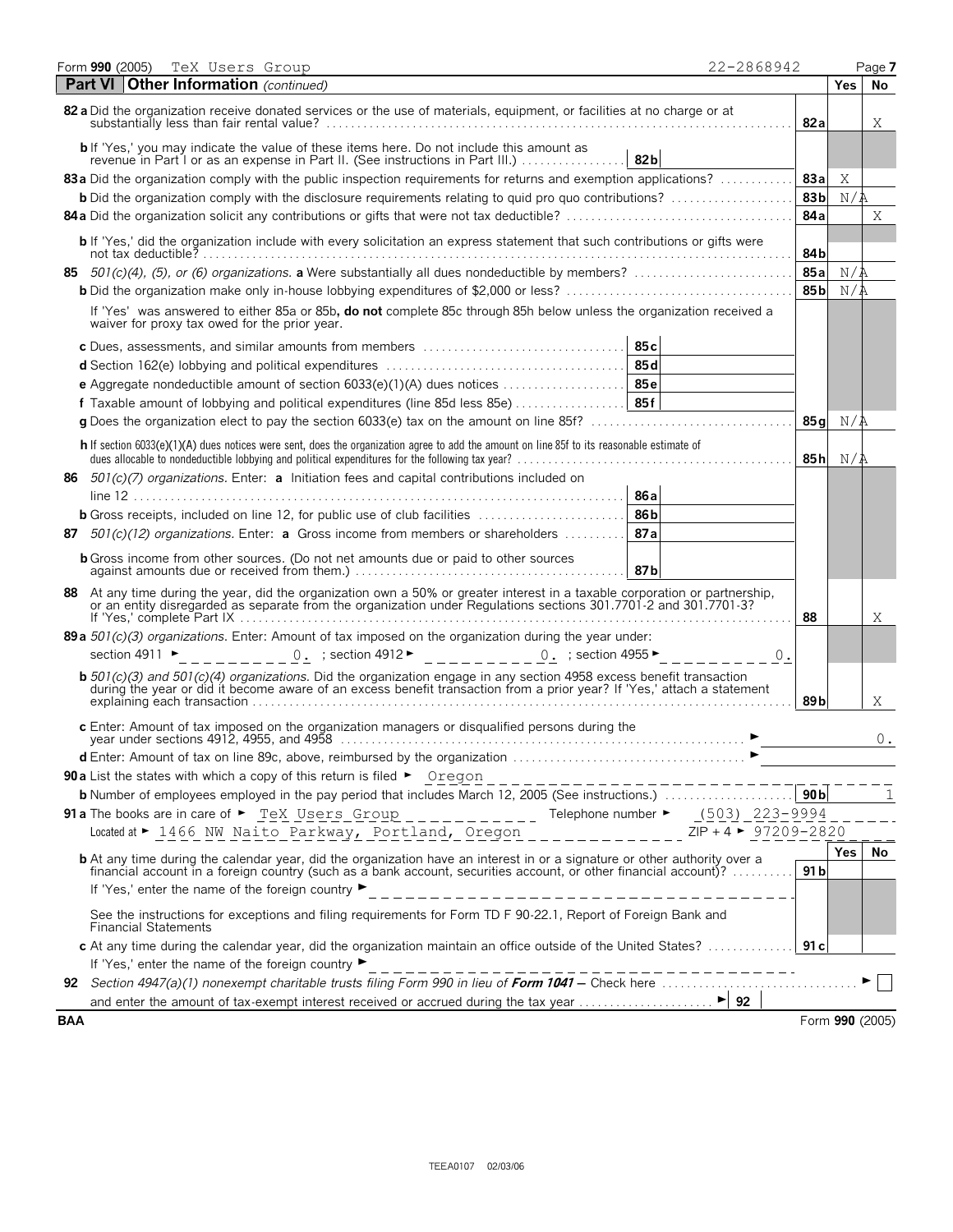|                      | Form 990 (2005) TeX Users Group                          |                                                                                                                                                                                                                                   |                                     |                           |                      |                | 22-2868942                           | Page 8                                                |
|----------------------|----------------------------------------------------------|-----------------------------------------------------------------------------------------------------------------------------------------------------------------------------------------------------------------------------------|-------------------------------------|---------------------------|----------------------|----------------|--------------------------------------|-------------------------------------------------------|
|                      |                                                          | Part VII Analysis of Income-Producing Activities (See the instructions.)                                                                                                                                                          |                                     |                           |                      |                |                                      |                                                       |
|                      |                                                          |                                                                                                                                                                                                                                   |                                     | Unrelated business income |                      |                | Excluded by section 512, 513, or 514 | (E)                                                   |
|                      | Note: Enter gross amounts unless<br>otherwise indicated. |                                                                                                                                                                                                                                   | (A)                                 | (B)                       |                      | (C)            | (D)                                  | Related or exempt                                     |
|                      |                                                          |                                                                                                                                                                                                                                   | Business code                       | Amount                    |                      | Exclusion code | Amount                               | function income                                       |
|                      | 93 Program service revenue:                              |                                                                                                                                                                                                                                   |                                     |                           |                      |                |                                      |                                                       |
|                      | a Product Sales: CD's/Journals                           |                                                                                                                                                                                                                                   |                                     |                           |                      | 41             | 1,965.                               |                                                       |
|                      | <b>b</b> Product Sales: TUG Store - sales                |                                                                                                                                                                                                                                   |                                     |                           |                      | 41             | 3,556.                               |                                                       |
|                      | C Annual Conference: Conference hotel f                  |                                                                                                                                                                                                                                   |                                     |                           |                      | 3              | 5,130.                               |                                                       |
|                      | d Annual Conference: Conference registr                  |                                                                                                                                                                                                                                   |                                     |                           |                      | 3              | 3,460.                               |                                                       |
|                      |                                                          | e See Program Service Revenue Stmt                                                                                                                                                                                                |                                     |                           |                      |                | 21,890.                              |                                                       |
|                      |                                                          | f Medicare/Medicaid payments                                                                                                                                                                                                      |                                     |                           |                      |                |                                      |                                                       |
|                      |                                                          | <b>g</b> Fees & contracts from government agencies                                                                                                                                                                                |                                     |                           |                      |                |                                      |                                                       |
|                      |                                                          | 94 Membership dues and assessments.                                                                                                                                                                                               |                                     |                           |                      |                |                                      | 91,173.                                               |
| 95                   |                                                          | Interest on savings & temporary cash invmnts                                                                                                                                                                                      |                                     |                           |                      | 14             | 3,672.                               |                                                       |
| 96                   |                                                          | Dividends & interest from securities                                                                                                                                                                                              |                                     |                           |                      |                |                                      |                                                       |
|                      | 97 Net rental income or (loss) from real estate:         |                                                                                                                                                                                                                                   |                                     |                           |                      |                |                                      |                                                       |
|                      |                                                          | a debt-financed property                                                                                                                                                                                                          |                                     |                           |                      |                |                                      |                                                       |
|                      |                                                          | <b>b</b> not debt-financed property                                                                                                                                                                                               |                                     |                           |                      |                |                                      |                                                       |
| 98                   |                                                          | Net rental income or (loss) from pers prop                                                                                                                                                                                        |                                     |                           |                      |                |                                      |                                                       |
| 99                   |                                                          | Other investment income                                                                                                                                                                                                           |                                     |                           |                      | 15             | 1,116.                               |                                                       |
| 100                  | Gain or (loss) from sales of assets                      |                                                                                                                                                                                                                                   |                                     |                           |                      |                |                                      |                                                       |
|                      |                                                          | other than inventory                                                                                                                                                                                                              |                                     |                           |                      |                |                                      |                                                       |
| 101                  |                                                          | Net income or (loss) from special events                                                                                                                                                                                          |                                     |                           |                      |                |                                      |                                                       |
|                      |                                                          | 102 Gross profit or (loss) from sales of inventory                                                                                                                                                                                |                                     |                           |                      |                |                                      |                                                       |
|                      | 103 Other revenue: a                                     |                                                                                                                                                                                                                                   |                                     |                           |                      |                |                                      |                                                       |
|                      | <b>b</b> Advertising Income                              |                                                                                                                                                                                                                                   |                                     |                           |                      | 41             |                                      | 200.                                                  |
|                      | c Prior year adjust                                      |                                                                                                                                                                                                                                   |                                     |                           |                      | 41             | $-9,784.$                            |                                                       |
| d                    |                                                          |                                                                                                                                                                                                                                   |                                     |                           |                      |                |                                      |                                                       |
| е                    |                                                          |                                                                                                                                                                                                                                   |                                     |                           |                      |                |                                      |                                                       |
|                      |                                                          | <b>104</b> Subtotal (add columns (B), (D), and $(E)$ ) $\ldots$                                                                                                                                                                   |                                     |                           |                      |                | 31,005.                              | 91,373.                                               |
|                      |                                                          |                                                                                                                                                                                                                                   |                                     |                           |                      |                | ▶                                    | 122, 378.                                             |
|                      |                                                          | Note: Line 105 plus line 1d, Part I, should equal the amount on line 12, Part I.                                                                                                                                                  |                                     |                           |                      |                |                                      |                                                       |
|                      |                                                          | Part VIII Relationship of Activities to the Accomplishment of Exempt Purposes (See the instructions.)                                                                                                                             |                                     |                           |                      |                |                                      |                                                       |
| Line No.             |                                                          | Explain how each activity for which income is reported in column (E) of Part VII contributed importantly to the accomplishment                                                                                                    |                                     |                           |                      |                |                                      |                                                       |
| $\blacktriangledown$ |                                                          | of the organization's exempt purposes (other than by providing funds for such purposes).                                                                                                                                          |                                     |                           |                      |                |                                      |                                                       |
|                      |                                                          | 94 Fees are used to provide information and support to users of TeX.                                                                                                                                                              |                                     |                           |                      |                |                                      |                                                       |
|                      |                                                          |                                                                                                                                                                                                                                   |                                     |                           |                      |                |                                      |                                                       |
|                      |                                                          |                                                                                                                                                                                                                                   |                                     |                           |                      |                |                                      |                                                       |
|                      |                                                          |                                                                                                                                                                                                                                   |                                     |                           |                      |                |                                      |                                                       |
|                      |                                                          | Part IX Information Regarding Taxable Subsidiaries and Disregarded Entities (See the instructions.)                                                                                                                               |                                     |                           |                      |                |                                      | N/A                                                   |
|                      | (A)                                                      |                                                                                                                                                                                                                                   | (B)                                 |                           | (C)                  |                | (D)                                  | (E)                                                   |
|                      |                                                          |                                                                                                                                                                                                                                   |                                     |                           |                      |                |                                      |                                                       |
|                      | partnership, or disregarded entity                       | Name, address, and EIN of corporation,                                                                                                                                                                                            | Percentage of<br>ownership interest |                           | Nature of activities |                | Total<br>income                      | End-of-year<br>assets                                 |
|                      |                                                          |                                                                                                                                                                                                                                   |                                     | %                         |                      |                |                                      |                                                       |
|                      |                                                          |                                                                                                                                                                                                                                   |                                     |                           |                      |                |                                      |                                                       |
|                      |                                                          |                                                                                                                                                                                                                                   |                                     | $\%$<br>နွ                |                      |                |                                      |                                                       |
|                      |                                                          |                                                                                                                                                                                                                                   |                                     | $\frac{6}{10}$            |                      |                |                                      |                                                       |
|                      |                                                          |                                                                                                                                                                                                                                   |                                     |                           |                      |                |                                      |                                                       |
| Part X               |                                                          | Information Regarding Transfers Associated with Personal Benefit Contracts (See the instructions.)                                                                                                                                |                                     |                           |                      |                |                                      |                                                       |
|                      |                                                          | a Did the organization, during the year, receive any funds, directly or indirectly, to pay premiums on a personal benefit contract?                                                                                               |                                     |                           |                      |                |                                      | X No<br>Yes                                           |
|                      |                                                          | <b>b</b> Did the organization, during the year, pay premiums, directly or indirectly, on a personal benefit contract?                                                                                                             |                                     |                           |                      |                |                                      | $\mathbf X$<br>No<br>Yes                              |
|                      |                                                          | <b>Note:</b> If 'Yes' to (b), file Form 8870 and Form 4720 (see instructions).                                                                                                                                                    |                                     |                           |                      |                |                                      |                                                       |
|                      |                                                          | Under penalties of perjury, I declare that I have examined this return, including accompanying schedules and statements, and to the best of my knowledge and belief, it is<br>true, correct, and complete. Declaration of prepare |                                     |                           |                      |                |                                      |                                                       |
|                      |                                                          |                                                                                                                                                                                                                                   |                                     |                           |                      |                |                                      |                                                       |
| <b>Please</b>        |                                                          |                                                                                                                                                                                                                                   |                                     |                           |                      |                |                                      |                                                       |
| Sign<br><b>Here</b>  | Signature of officer                                     |                                                                                                                                                                                                                                   |                                     |                           |                      |                | Date                                 |                                                       |
|                      |                                                          |                                                                                                                                                                                                                                   |                                     |                           |                      |                |                                      |                                                       |
|                      | Type or print name and title.                            |                                                                                                                                                                                                                                   |                                     |                           |                      |                |                                      |                                                       |
|                      | Preparer's                                               |                                                                                                                                                                                                                                   |                                     |                           |                      | Date           | Check if                             | Preparer's SSN or PTIN (See<br>General Instruction W) |
| Paid<br>Pre-         | signature                                                |                                                                                                                                                                                                                                   |                                     |                           |                      |                | self-<br>employed                    |                                                       |
| parer's              | Firm's name (or                                          | TEX USERS GROUP                                                                                                                                                                                                                   |                                     |                           |                      |                |                                      |                                                       |
| Use                  | yours if self-<br>employed),                             | 1466 NW NAITO PARKWAY STE                                                                                                                                                                                                         |                                     | 3141                      |                      |                | EIN                                  |                                                       |
| Only                 | address, and                                             |                                                                                                                                                                                                                                   |                                     |                           |                      |                |                                      |                                                       |
|                      | $ZIP + 4$                                                | PORTLAND                                                                                                                                                                                                                          |                                     |                           | 97209<br>0R          |                | Phone no.                            |                                                       |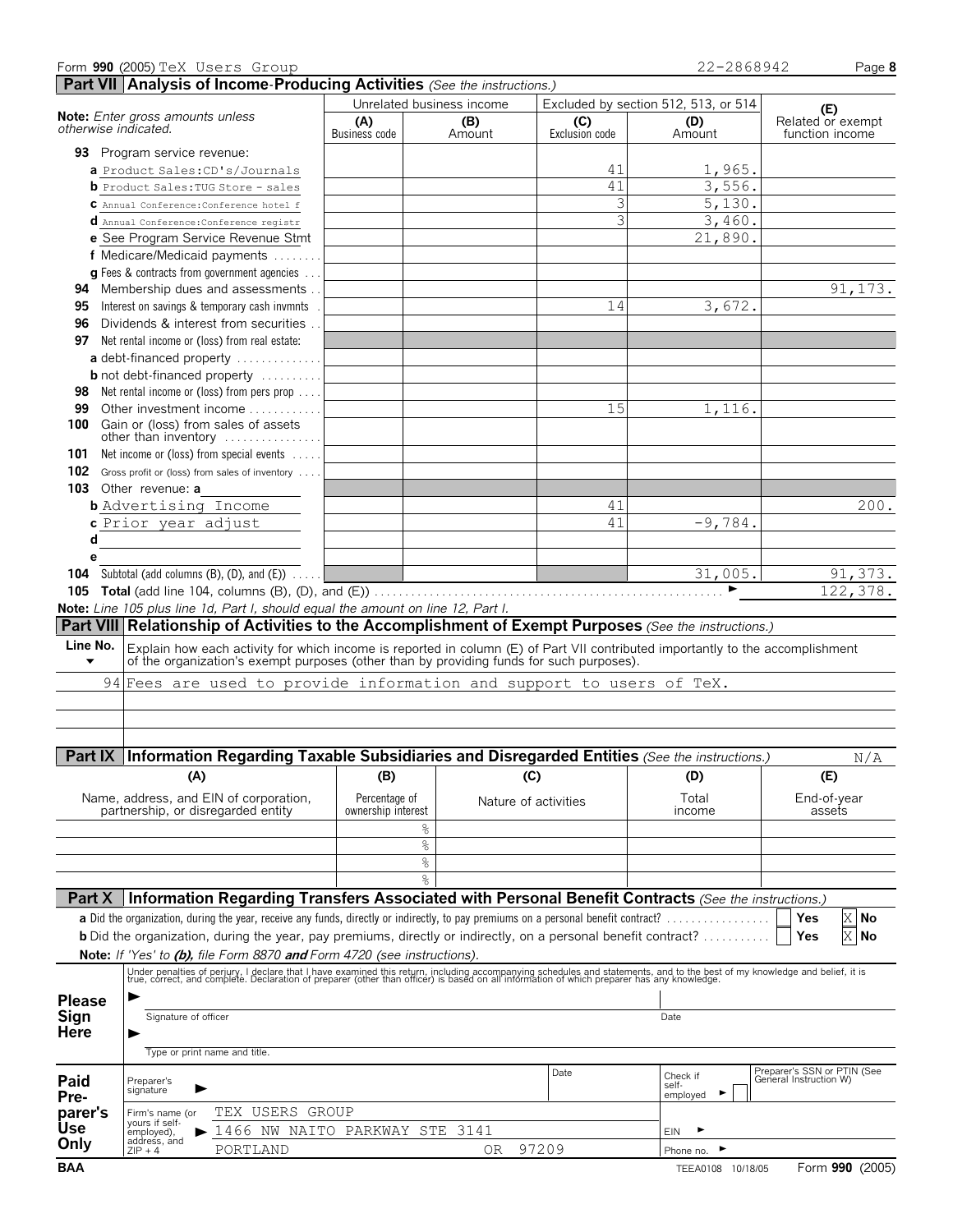| <b>SCHEDULE A</b>    |  |
|----------------------|--|
| (Form 990 or 990-EZ) |  |

Department of the Treasury<br>Internal Revenue Service

# **Organization Exempt Under**

**2005**

| Section 501(c)(3) |  |  |  |  |
|-------------------|--|--|--|--|
|-------------------|--|--|--|--|

**(Except Private Foundation) and Section 501(e), 501(f), 501(k),**

**501(n), or 4947(a)(1) Nonexempt Charitable Trust**

**Supplementary Information** ' **(See separate instructions.)**

**MUST be completed by the above organizations and attached to their Form 990 or 990-EZ.** 

| Name of the organization | <b>Employer identificati</b>                       |
|--------------------------|----------------------------------------------------|
| TeX<br>Group<br>Users    | 868942:<br>$\overline{\phantom{0}}$<br>ے ت<br>20 U |

**Employer identification number** 

#### **Part I Compensation of the Five Highest Paid Employees Other Than Officers, Directors, and Trustees** (See instructions. List each one. If there are none, enter 'None.')

| (a) Name and address of each<br>employee paid more<br>than \$50,000 | (b) Title and average<br>hours per week<br>devoted to position | (c) Compensation | (d) Contributions<br>to employee benefit<br>plans and deferred<br>compensation | (e) Expense<br>account and other<br>allowances |
|---------------------------------------------------------------------|----------------------------------------------------------------|------------------|--------------------------------------------------------------------------------|------------------------------------------------|
| None                                                                |                                                                |                  |                                                                                |                                                |
|                                                                     |                                                                |                  |                                                                                |                                                |
|                                                                     |                                                                |                  |                                                                                |                                                |
|                                                                     |                                                                |                  |                                                                                |                                                |
|                                                                     |                                                                |                  |                                                                                |                                                |
| Total number of other employees paid<br>over \$50,000               | None                                                           |                  |                                                                                |                                                |

#### **Part II**  - A Compensation of the Five Highest Paid Independent Contractors for Professional Services (See instructions. List each one (whether individuals or firms). If there are none, enter 'None.')

| (a) Name and address of each independent contractor paid more than \$50,000                                   | (b) Type of service | (c) Compensation |
|---------------------------------------------------------------------------------------------------------------|---------------------|------------------|
| None                                                                                                          |                     |                  |
|                                                                                                               |                     |                  |
|                                                                                                               |                     |                  |
|                                                                                                               |                     |                  |
|                                                                                                               |                     |                  |
| Total number of others receiving over<br>\$50,000 for professional services<br>$\blacktriangleright$<br>Nonel |                     |                  |

# **Part II – B** | Compensation of the Five Highest Paid Independent Contractors for Other Services

(List each contractor who performed services other than professional services, whether individuals or firms. If there are none, enter 'None.' See instructions.)

| (a) Name and address of each independent contractor paid more than \$50,000              | (b) Type of service | (c) Compensation |
|------------------------------------------------------------------------------------------|---------------------|------------------|
| None                                                                                     |                     |                  |
|                                                                                          |                     |                  |
|                                                                                          |                     |                  |
|                                                                                          |                     |                  |
|                                                                                          |                     |                  |
| Total number of other contractors receiving<br>over \$50,000 for other services<br>Nonel |                     |                  |

**BAA For Paperwork Reduction Act Notice, see the Instructions for Form 990 and Form 990-EZ.** Schedule **A** (Form 990 or 990-EZ) 2005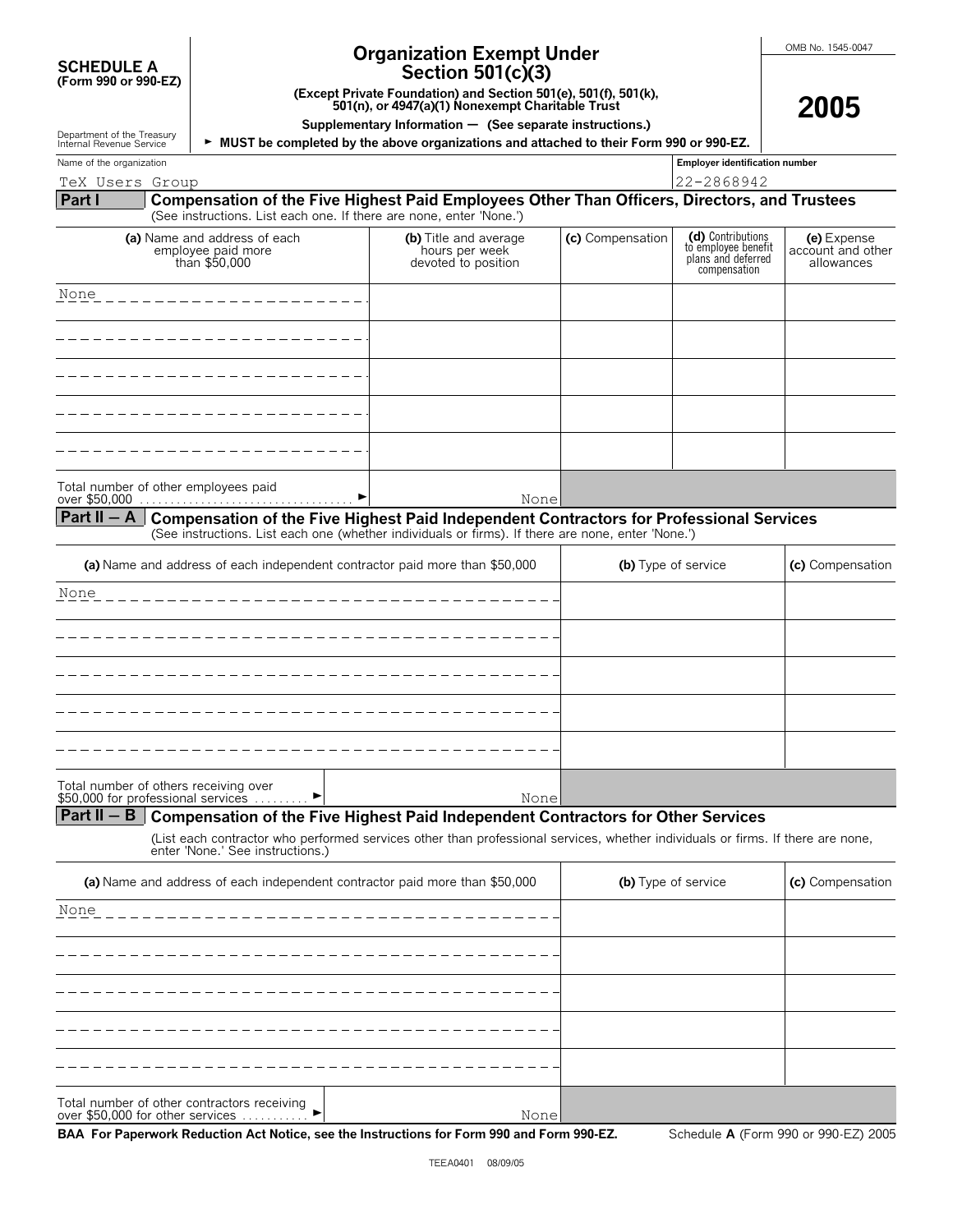| Part III<br><b>Statements About Activities (See instructions.)</b>                                                                                                                                                                                                                                                                                                                                                                                                                                                    |                | <b>Yes</b> | <b>No</b>    |
|-----------------------------------------------------------------------------------------------------------------------------------------------------------------------------------------------------------------------------------------------------------------------------------------------------------------------------------------------------------------------------------------------------------------------------------------------------------------------------------------------------------------------|----------------|------------|--------------|
| During the year, has the organization attempted to influence national, state, or local legislation, including any attempt<br>to influence public opinion on a legislative matter or referendum? If 'Yes,' enter the total expenses paid                                                                                                                                                                                                                                                                               | $\overline{1}$ |            | X            |
| Organizations that made an election under section 501(h) by filing Form 5768 must complete Part VI-A. Other                                                                                                                                                                                                                                                                                                                                                                                                           |                |            |              |
| organizations checking 'Yes' must complete Part VI-B AND attach a statement giving a detailed description of the<br>lobbying activities.                                                                                                                                                                                                                                                                                                                                                                              |                |            |              |
| During the year, has the organization, either directly or indirectly, engaged in any of the following acts with any<br>$\mathbf{2}$<br>substantial contributors, trustees, directors, officers, creators, key employees, or members of their families, or with any<br>taxable organization with which any such person is affiliated as an officer, director, trustee, majority owner, or principal<br>beneficiary? (If the answer to any question is 'Yes,' attach a detailed statement explaining the transactions.) |                |            |              |
|                                                                                                                                                                                                                                                                                                                                                                                                                                                                                                                       | 2a             |            | X            |
|                                                                                                                                                                                                                                                                                                                                                                                                                                                                                                                       | 2 <sub>b</sub> |            | X            |
|                                                                                                                                                                                                                                                                                                                                                                                                                                                                                                                       | 2c             |            | X            |
| <b>d</b> Payment of compensation (or payment or reimbursement of expenses if more than \$1,000)?                                                                                                                                                                                                                                                                                                                                                                                                                      | 2d             |            | X            |
|                                                                                                                                                                                                                                                                                                                                                                                                                                                                                                                       | 2e             |            | Χ            |
| 3a Do you make grants for scholarships, fellowships, student loans, etc? (If 'Yes,' attach an                                                                                                                                                                                                                                                                                                                                                                                                                         | 3a             |            | Χ            |
|                                                                                                                                                                                                                                                                                                                                                                                                                                                                                                                       | 3 <sub>b</sub> |            | X            |
| c During the year, did the organization receive a contribution of qualified real property interest under section 170(h)?                                                                                                                                                                                                                                                                                                                                                                                              | 3 <sub>c</sub> |            | $\mathbf{X}$ |
| 4a Did you maintain any separate account for participating donors where donors have the right to provide advice                                                                                                                                                                                                                                                                                                                                                                                                       | 4a             |            | Χ            |
|                                                                                                                                                                                                                                                                                                                                                                                                                                                                                                                       | 4 <sub>b</sub> |            | X            |
| <b>Part IV</b><br><b>Reason for Non-Private Foundation Status (See instructions.)</b><br>The organization is not a private foundation because it is: (Please check only <b>ONE</b> applicable box.)                                                                                                                                                                                                                                                                                                                   |                |            |              |

- **5** A church, convention of churches, or association of churches. Section 170(b)(1)(A)(i).
- **6** A school. Section 170(b)(1)(A)(ii). (Also complete Part V.)
- **7** A hospital or a cooperative hospital service organization. Section 170(b)(1)(A)(iii).
- **8** A Federal, state, or local government or governmental unit. Section 170(b)(1)(A)(v).
- **9** A medical research organization operated in conjunction with a hospital. Section 170(b)(1)(A)(iii). **Enter the hospital's name, city,** and state ►
- **10** An organization operated for the benefit of a college or university owned or operated by a governmental unit. Section 170(b)(1)(A)(iv). (Also complete the **Support Schedule** in Part IV-A.)
- **11a** | An organization that normally receives a substantial part of its support from a governmental unit or from the general public. Section 170(b)(1)(A)(vi). (Also complete the **Support Schedule** in Part IV-A.)
- **11b**  $\vert$  A community trust. Section 170(b)(1)(A)(vi). (Also complete the **Support Schedule** in Part IV-A.)
- 12 X An organization that normally receives: (1) more than 33-1/3% of its support from contributions, membership fees, and gross receipts from activities related to its charitable, etc, functions — subject to certain exceptions, and **(2) no more than 33-1/3%** of its support<br>from gross investment income and unrelated business taxable income (less section 511
- An organization that is not controlled by any disqualified persons (other than foundation managers) and supports organizations described in: (1) lines 5 through 12 above; or (2) section 501(c)(4), (5), or (6), if they meet box that describes the type of supporting organization:  $\blacktriangleright$ Type 1 | Type 2 | Type 3

| Provide the following information about the supported organizations. (See instructions.)<br>(a) Name(s) of supported organization(s) |  |  |  |  |
|--------------------------------------------------------------------------------------------------------------------------------------|--|--|--|--|
|                                                                                                                                      |  |  |  |  |
|                                                                                                                                      |  |  |  |  |
|                                                                                                                                      |  |  |  |  |

**14** An organization organized and operated to test for public safety. Section 509(a)(4). (See instructions.)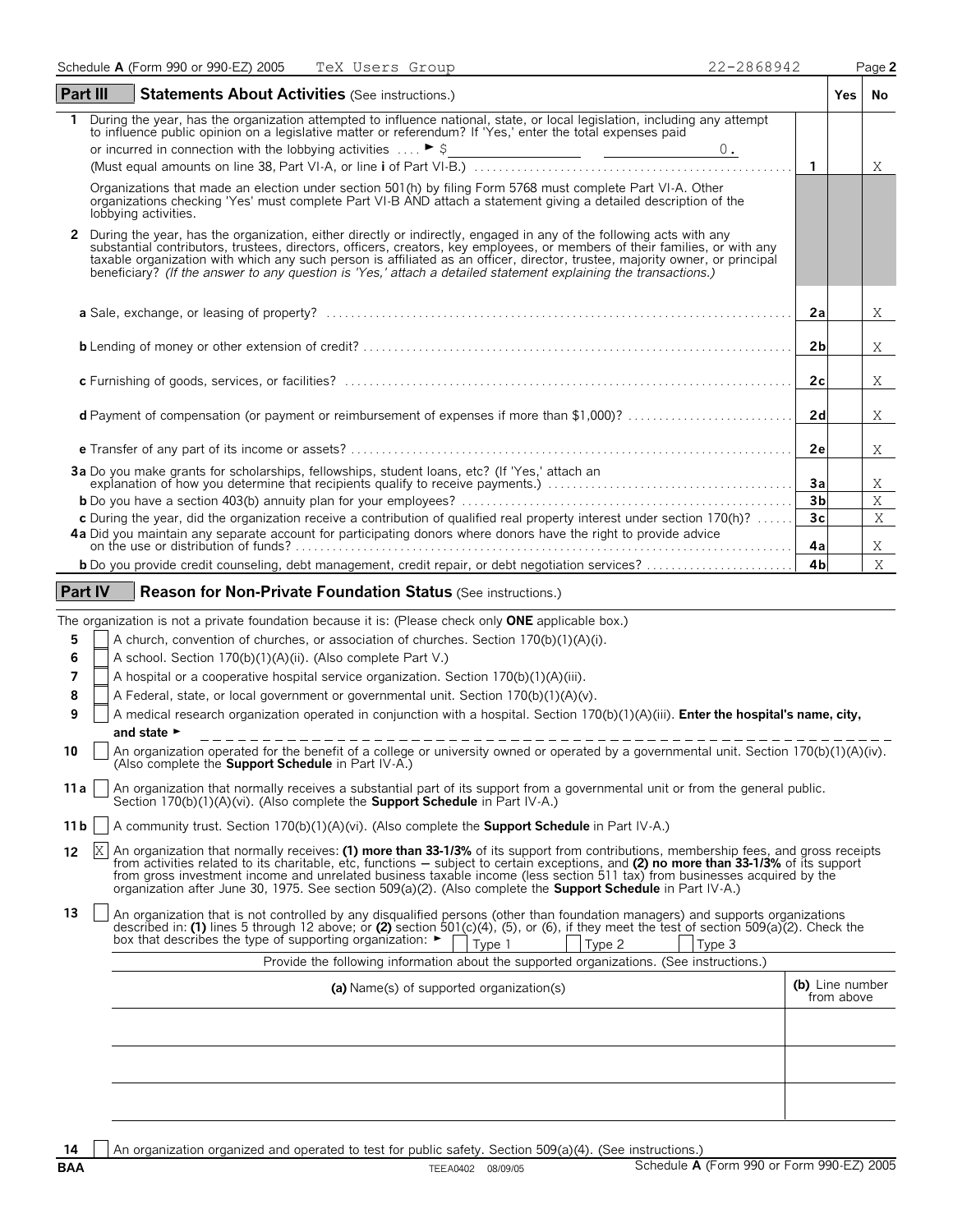Part IV-A Support Schedule (Complete only if you checked a box on line 10, 11, or 12.) Use cash method of accounting. **Note:** *You may use the worksheet in the instructions for converting from the accrual to the cash method of accounting.*

| Calendar year (or fiscal year<br>beginning in) |                                                                                                                                                                                                                                                                                                                                                                                                                                                                                                                                                                                                                                | (a)<br>$2004$ | $\begin{array}{c} \textbf{(b)} \\ 2003 \end{array}$ | $\begin{array}{c} \textbf{(c)} \\ 2002 \end{array}$  | $\begin{array}{c} \text{(d)} \\ 2001 \end{array}$ | (e)<br>Total |
|------------------------------------------------|--------------------------------------------------------------------------------------------------------------------------------------------------------------------------------------------------------------------------------------------------------------------------------------------------------------------------------------------------------------------------------------------------------------------------------------------------------------------------------------------------------------------------------------------------------------------------------------------------------------------------------|---------------|-----------------------------------------------------|------------------------------------------------------|---------------------------------------------------|--------------|
| 15                                             | Gifts, grants, and contributions<br>received. (Do not include<br>unusual grants. See line 28.)                                                                                                                                                                                                                                                                                                                                                                                                                                                                                                                                 | 11,461.       | 16,032.                                             | 5,065.                                               | 5,324.                                            | 37,882.      |
| 16                                             | Membership fees received                                                                                                                                                                                                                                                                                                                                                                                                                                                                                                                                                                                                       | 101,632.      | 113,598.                                            | 127,065.                                             | 127,478.                                          | 469,773.     |
|                                                | 17 Gross receipts from admissions,<br>merchandise sold or services performed,<br>or furnishing of facilities in any activity<br>that is related to the organization's                                                                                                                                                                                                                                                                                                                                                                                                                                                          |               |                                                     |                                                      |                                                   |              |
| 18                                             | charitable, etc. purpose $\ldots \ldots \ldots$<br>Gross income from interest, dividends,<br>amounts received from payments on<br>securities loans (section 512(a)(5)),<br>rents, royalties, and unrelated business<br>taxable income (less section 511 taxes)<br>from businesses acquired by the organ-                                                                                                                                                                                                                                                                                                                       | $0$ .         | 0.                                                  | $0$ .                                                | 0.                                                | $0$ .        |
| 19                                             | ization after June 30, 1975<br>Net income from unrelated business                                                                                                                                                                                                                                                                                                                                                                                                                                                                                                                                                              | 5,639.        | 6,078.                                              | 5,151.                                               | 6,194.                                            | 23,062.      |
|                                                | activities not included in line $18$                                                                                                                                                                                                                                                                                                                                                                                                                                                                                                                                                                                           | $-3,342.$     | $-3,192.$                                           | 1,345.                                               | 1,045.                                            | $-4, 144.$   |
|                                                | 20 Tax revenues levied for the<br>organization's benefit and<br>either paid to it or expended<br>on its behalf                                                                                                                                                                                                                                                                                                                                                                                                                                                                                                                 |               |                                                     |                                                      |                                                   |              |
| 21                                             | The value of services or<br>facilities furnished to the<br>organization by a governmental<br>unit without charge. Do not<br>include the value of services or<br>facilities generally furnished to<br>the public without charge $\dots$                                                                                                                                                                                                                                                                                                                                                                                         |               |                                                     |                                                      |                                                   |              |
|                                                | 22 Other income. Attach a<br>schedule. Do not include<br>gain or (loss) from sale of<br>capital assets                                                                                                                                                                                                                                                                                                                                                                                                                                                                                                                         |               |                                                     |                                                      |                                                   |              |
|                                                | 23 Total of lines 15 through 22                                                                                                                                                                                                                                                                                                                                                                                                                                                                                                                                                                                                | 115,390.      | 132,516.                                            | 138,626.                                             | 140,041.                                          | 526, 573.    |
| 24                                             | Line 23 minus line $17$                                                                                                                                                                                                                                                                                                                                                                                                                                                                                                                                                                                                        | 115,390.      | 132,516.                                            | 138,626.                                             | 140,041.                                          | 526, 573.    |
| 25                                             | Enter 1% of line 23                                                                                                                                                                                                                                                                                                                                                                                                                                                                                                                                                                                                            | 1,154.        | 1,325.                                              | 1,386.                                               | 1,400.                                            |              |
| 26                                             | Organizations described on lines 10 or 11:<br><b>b</b> Prepare a list for your records to show the name of and amount contributed by each person (other than a governmental unit or publicly supported organization) whose total gifts for 2001 through 2004 exceeded the amount                                                                                                                                                                                                                                                                                                                                               |               |                                                     | <b>a</b> Enter 2% of amount in column (e), line $24$ | ►<br>26a<br>26 <sub>b</sub>                       |              |
|                                                |                                                                                                                                                                                                                                                                                                                                                                                                                                                                                                                                                                                                                                |               |                                                     |                                                      | 26c                                               |              |
|                                                | <b>d</b> Add: Amounts from column (e) for lines:                                                                                                                                                                                                                                                                                                                                                                                                                                                                                                                                                                               | 18            |                                                     |                                                      |                                                   |              |
|                                                |                                                                                                                                                                                                                                                                                                                                                                                                                                                                                                                                                                                                                                | 22            |                                                     |                                                      | 26d<br>▶                                          |              |
|                                                | f Public support percentage (line 26e (numerator) divided by line 26c (denominator)) $\Box$ $\Box$ $\Box$ $\Box$ 26f                                                                                                                                                                                                                                                                                                                                                                                                                                                                                                           |               |                                                     |                                                      | 26e                                               | $\approx$    |
|                                                | 27 Organizations described on line 12:<br>a For amounts included in lines 15, 16, and 17 that were received from a 'disqualified person,' prepare a list for your records to show the<br>name of, and total amounts received in each year from, each 'disqualified person.' Do not file this list with your return. Enter the sum of<br>such amounts for each year:                                                                                                                                                                                                                                                            |               |                                                     |                                                      |                                                   |              |
|                                                | bFor any amount included in line 17 that was received from each person (other than 'disqualified persons'), prepare a list for your records<br>to show the name of, and amount received for each year, that was more than the larger of (1) the amount on line 25 for the year or (2)<br>\$5,000. (Include in the list organizations described in lines 5 through 11b, as well as individuals.) Do not file this list with your return.<br>After computing the difference between the amount received and the larger amount described in (1) or (2), enter the sum of these<br>differences (the excess amounts) for each year: |               |                                                     |                                                      |                                                   |              |
|                                                |                                                                                                                                                                                                                                                                                                                                                                                                                                                                                                                                                                                                                                |               |                                                     |                                                      |                                                   |              |
|                                                |                                                                                                                                                                                                                                                                                                                                                                                                                                                                                                                                                                                                                                |               |                                                     |                                                      |                                                   |              |
|                                                |                                                                                                                                                                                                                                                                                                                                                                                                                                                                                                                                                                                                                                |               |                                                     |                                                      |                                                   |              |
|                                                |                                                                                                                                                                                                                                                                                                                                                                                                                                                                                                                                                                                                                                |               |                                                     |                                                      |                                                   |              |
|                                                |                                                                                                                                                                                                                                                                                                                                                                                                                                                                                                                                                                                                                                |               |                                                     |                                                      |                                                   |              |
|                                                |                                                                                                                                                                                                                                                                                                                                                                                                                                                                                                                                                                                                                                |               |                                                     |                                                      |                                                   |              |
|                                                | h Investment income percentage (line 18, column (e) (numerator) divided by line 27f (denominator))  > 27h 27h 4.38 %                                                                                                                                                                                                                                                                                                                                                                                                                                                                                                           |               |                                                     |                                                      |                                                   |              |
|                                                | 28 Unusual Grants: For an organization described in line 10, 11, or 12 that received any unusual grants during 2001 through 2004, prepare a                                                                                                                                                                                                                                                                                                                                                                                                                                                                                    |               |                                                     |                                                      |                                                   |              |
|                                                | list for your records to show, for each year, the name of the contributor, the date and amount of the grant, and a brief description of the                                                                                                                                                                                                                                                                                                                                                                                                                                                                                    |               |                                                     |                                                      |                                                   |              |

list for your records to show, for each year, the name of the contributor, the date and amount of the grant, and a brief description of the<br>nature of the grant. **Do not file this list with your return.** Do not include thes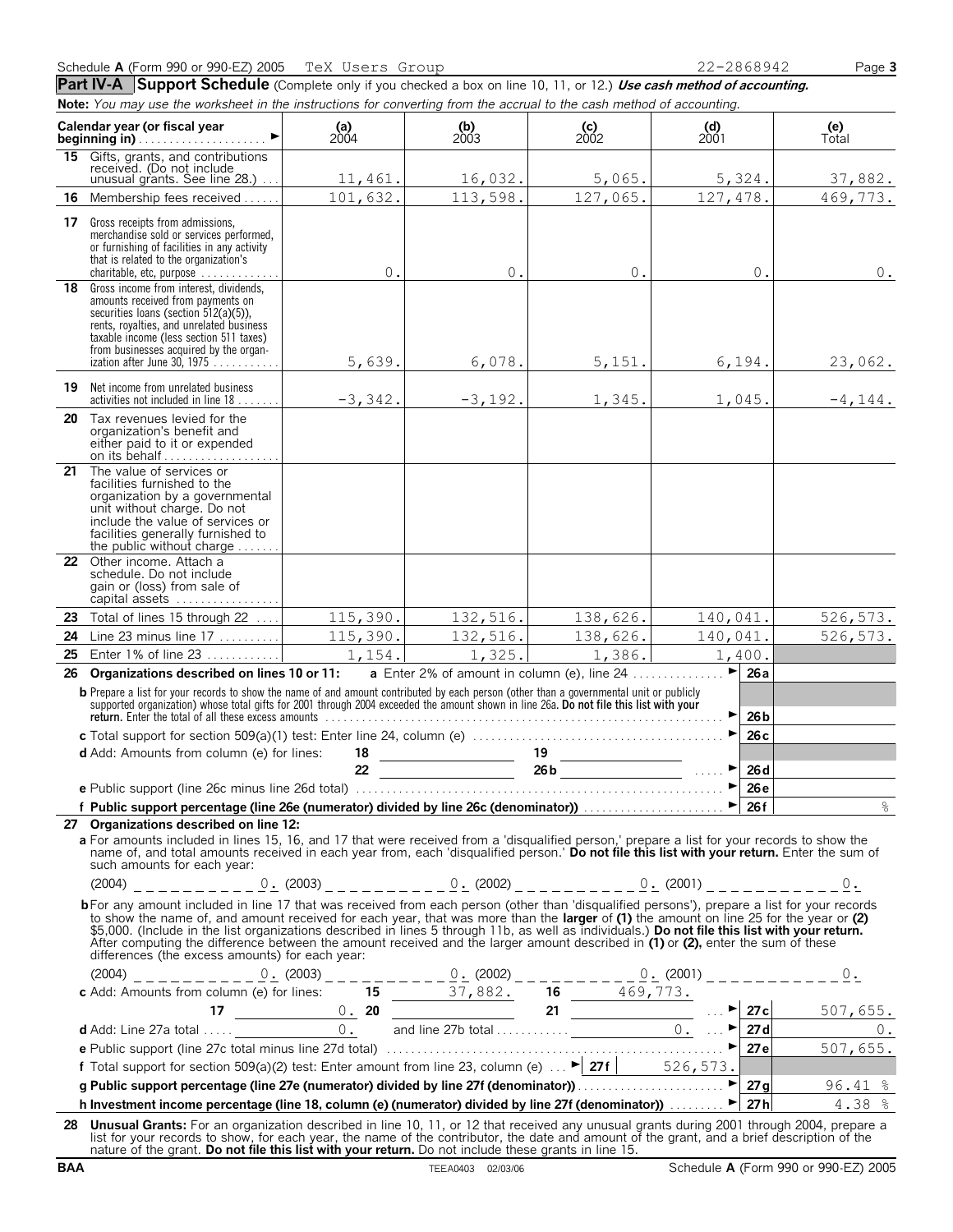| 990 or 990-EZ)<br>2005<br>TeX Users<br>Schedule<br>A (Form<br>,8941<br>∠ הר<br>Group<br>C) 1 1 1 | Page <b>4</b> |
|--------------------------------------------------------------------------------------------------|---------------|
|--------------------------------------------------------------------------------------------------|---------------|

|  | $-2868942$ | Pa |
|--|------------|----|
|  |            |    |

| <b>Part V</b> | <b>Private School Questionnaire (See instructions.)</b><br>(To be completed ONLY by schools that checked the box on line 6 in Part IV)                                                                                                                                                                                                                                                                                                    | N/A             |            |    |
|---------------|-------------------------------------------------------------------------------------------------------------------------------------------------------------------------------------------------------------------------------------------------------------------------------------------------------------------------------------------------------------------------------------------------------------------------------------------|-----------------|------------|----|
|               |                                                                                                                                                                                                                                                                                                                                                                                                                                           |                 | <b>Yes</b> | No |
| 29            | Does the organization have a racially nondiscriminatory policy toward students by statement in its charter, bylaws,<br>other governing instrument, or in a resolution of its governing body?                                                                                                                                                                                                                                              | 29              |            |    |
| 30            | Does the organization include a statement of its racially nondiscriminatory policy toward students in all its brochures, catalogues, and other written communications with the public dealing with student admissions, program                                                                                                                                                                                                            | 30              |            |    |
| 31            | Has the organization publicized its racially nondiscriminatory policy through newspaper or broadcast media during<br>the period of solicitation for students, or during the registration period if it has no solicitation program, in a way that<br>makes the policy known to all parts of the general community it serves?<br>If 'Yes,' please describe; if 'No,' please explain. (If you need more space, attach a separate statement.) | 31              |            |    |
|               |                                                                                                                                                                                                                                                                                                                                                                                                                                           |                 |            |    |
|               |                                                                                                                                                                                                                                                                                                                                                                                                                                           |                 |            |    |
| 32            | Does the organization maintain the following:                                                                                                                                                                                                                                                                                                                                                                                             |                 |            |    |
|               | a Records indicating the racial composition of the student body, faculty, and administrative staff?                                                                                                                                                                                                                                                                                                                                       | 32a             |            |    |
|               | <b>b</b> Records documenting that scholarships and other financial assistance are awarded on a racially                                                                                                                                                                                                                                                                                                                                   | 32 <sub>b</sub> |            |    |
|               | c Copies of all catalogues, brochures, announcements, and other written communications to the public dealing                                                                                                                                                                                                                                                                                                                              | 32c             |            |    |
|               |                                                                                                                                                                                                                                                                                                                                                                                                                                           | 32d             |            |    |
|               | If you answered 'No' to any of the above, please explain. (If you need more space, attach a separate statement.)                                                                                                                                                                                                                                                                                                                          |                 |            |    |
|               | _____________________________                                                                                                                                                                                                                                                                                                                                                                                                             |                 |            |    |
|               |                                                                                                                                                                                                                                                                                                                                                                                                                                           |                 |            |    |
| 33            | Does the organization discriminate by race in any way with respect to:                                                                                                                                                                                                                                                                                                                                                                    |                 |            |    |
|               |                                                                                                                                                                                                                                                                                                                                                                                                                                           | 33a             |            |    |
|               |                                                                                                                                                                                                                                                                                                                                                                                                                                           | 33 <sub>b</sub> |            |    |
|               |                                                                                                                                                                                                                                                                                                                                                                                                                                           | 33c             |            |    |
|               |                                                                                                                                                                                                                                                                                                                                                                                                                                           | 33d             |            |    |
|               |                                                                                                                                                                                                                                                                                                                                                                                                                                           | 33 e            |            |    |
|               |                                                                                                                                                                                                                                                                                                                                                                                                                                           | 33f             |            |    |
|               |                                                                                                                                                                                                                                                                                                                                                                                                                                           | 33q             |            |    |
|               |                                                                                                                                                                                                                                                                                                                                                                                                                                           | 33h             |            |    |
|               | If you answered 'Yes' to any of the above, please explain. (If you need more space, attach a separate statement.)                                                                                                                                                                                                                                                                                                                         |                 |            |    |
|               |                                                                                                                                                                                                                                                                                                                                                                                                                                           |                 |            |    |
|               |                                                                                                                                                                                                                                                                                                                                                                                                                                           |                 |            |    |
|               | 34a Does the organization receive any financial aid or assistance from a governmental agency?                                                                                                                                                                                                                                                                                                                                             | 34 a            |            |    |
|               | If you answered 'Yes' to either 34a or b, please explain using an attached statement.                                                                                                                                                                                                                                                                                                                                                     | 34 <sub>b</sub> |            |    |
| 35            | Does the organization certify that it has complied with the applicable requirements of sections 4.01 through 4.05 of Rev Proc 75-50, 1975-2 C.B. 587, covering racial                                                                                                                                                                                                                                                                     | 35              |            |    |
| <b>BAA</b>    | Schedule A (Form 990 or 990-EZ) 2005<br>TEEA0404 08/08/05                                                                                                                                                                                                                                                                                                                                                                                 |                 |            |    |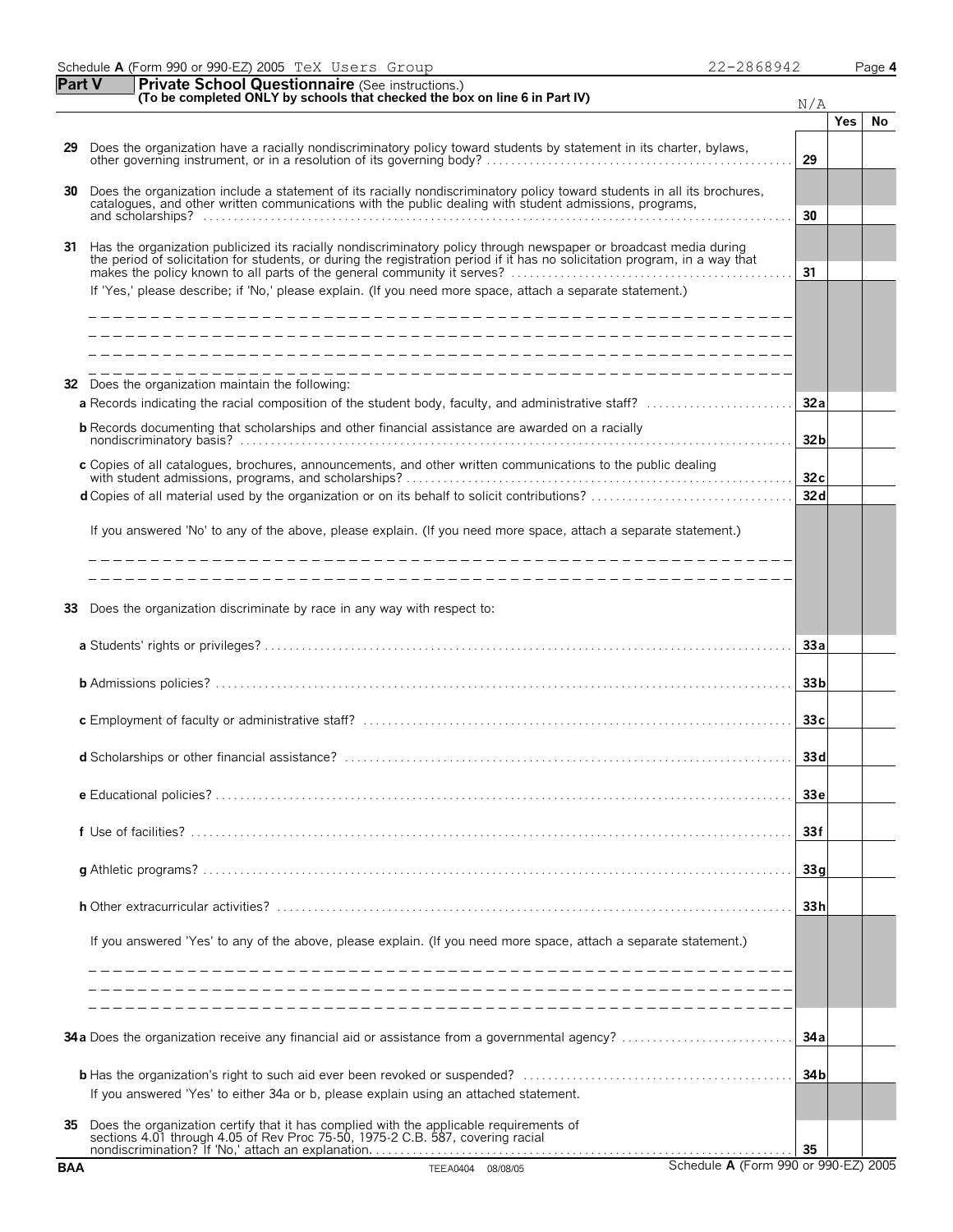|    | Check $\triangleright$ a | if the organization belongs to an affiliated group.                                         |                                                                                                     | Check $\triangleright$ <b>b</b> |    | if you checked 'a' and 'limited control' provisions apply. |                                                             |
|----|--------------------------|---------------------------------------------------------------------------------------------|-----------------------------------------------------------------------------------------------------|---------------------------------|----|------------------------------------------------------------|-------------------------------------------------------------|
|    |                          |                                                                                             | <b>Limits on Lobbying Expenditures</b><br>(The term 'expenditures' means amounts paid or incurred.) |                                 |    | (a)<br>Affiliated group<br>totals                          | (b)<br>To be completed<br>for ALL electing<br>organizations |
| 36 |                          | Total lobbying expenditures to influence public opinion (grassroots lobbying)               |                                                                                                     |                                 | 36 |                                                            | 0.                                                          |
| 37 |                          | Total lobbying expenditures to influence a legislative body (direct lobbying)               |                                                                                                     |                                 | 37 |                                                            |                                                             |
| 38 |                          |                                                                                             |                                                                                                     |                                 | 38 |                                                            | 0.                                                          |
| 39 |                          |                                                                                             |                                                                                                     |                                 | 39 |                                                            |                                                             |
| 40 |                          | Total exempt purpose expenditures (add lines 38 and 39)                                     |                                                                                                     |                                 | 40 |                                                            | 0.                                                          |
| 41 |                          | Lobbying nontaxable amount. Enter the amount from the following table $-$                   |                                                                                                     |                                 |    |                                                            |                                                             |
|    |                          | If the amount on line 40 is $-$                                                             | The lobbying nontaxable amount is $-$                                                               |                                 |    |                                                            |                                                             |
|    |                          |                                                                                             |                                                                                                     |                                 |    |                                                            |                                                             |
|    |                          | Over \$500,000 but not over \$1,000,000 \$100,000 plus 15% of the excess over \$500,000     |                                                                                                     |                                 |    |                                                            |                                                             |
|    |                          | Over \$1,000,000 but not over \$1,500,000 \$175,000 plus 10% of the excess over \$1,000,000 |                                                                                                     |                                 | 41 |                                                            | 0.                                                          |
|    |                          | Over \$1,500,000 but not over \$17,000,000                                                  | \$225,000 plus 5% of the excess over \$1,500,000                                                    |                                 |    |                                                            |                                                             |

| UVEL \$1,000,000 DULTIUL UVEL \$17,000,000  \$220,000 DIUS J 70 ULTIE EXCESS UVEL \$1,000,000 |     |  |
|-----------------------------------------------------------------------------------------------|-----|--|
|                                                                                               |     |  |
|                                                                                               |     |  |
|                                                                                               |     |  |
| <b>44</b> Subtract line 41 from line 38. Enter -0- if line 41 is more than line 38            | -44 |  |
| <b>Caution:</b> If there is an amount on either line 43 or line 44, you must file Form 4720.  |     |  |

#### **4 -Year Averaging Period Under Section 501(h)**

(Some organizations that made a section  $501(h)$  election do not have to complete all of the five columns below.

See the instructions for lines 45 through 50.)

|                                                                         | Lobbying Expenditures During 4 - Year Averaging Period |             |             |                                                                                                                                                                      |                                                                                                                                                                                                                                                                                                                                                                                                                       |                                                                                                                                                                                                                              |        |
|-------------------------------------------------------------------------|--------------------------------------------------------|-------------|-------------|----------------------------------------------------------------------------------------------------------------------------------------------------------------------|-----------------------------------------------------------------------------------------------------------------------------------------------------------------------------------------------------------------------------------------------------------------------------------------------------------------------------------------------------------------------------------------------------------------------|------------------------------------------------------------------------------------------------------------------------------------------------------------------------------------------------------------------------------|--------|
| Calendar year<br>(or fiscal year<br>beginning in) $\blacktriangleright$ | (a)<br>2005                                            | (b)<br>2004 | (c)<br>2003 |                                                                                                                                                                      |                                                                                                                                                                                                                                                                                                                                                                                                                       | (e)<br>Total                                                                                                                                                                                                                 |        |
| 45 Lobbying nontaxable                                                  |                                                        |             |             |                                                                                                                                                                      |                                                                                                                                                                                                                                                                                                                                                                                                                       |                                                                                                                                                                                                                              |        |
| Lobbying ceiling amount<br>$(150\% \text{ of line } 45(e)) \dots$ .     |                                                        |             |             |                                                                                                                                                                      |                                                                                                                                                                                                                                                                                                                                                                                                                       |                                                                                                                                                                                                                              |        |
| Total lobbying<br>expenditures                                          |                                                        |             |             |                                                                                                                                                                      |                                                                                                                                                                                                                                                                                                                                                                                                                       |                                                                                                                                                                                                                              |        |
| Grassroots non-<br>taxable amount $\dots$                               |                                                        |             |             |                                                                                                                                                                      |                                                                                                                                                                                                                                                                                                                                                                                                                       |                                                                                                                                                                                                                              |        |
| Grassroots ceiling amount<br>$(150\% \text{ of line } 48(e)) \dots$ .   |                                                        |             |             |                                                                                                                                                                      |                                                                                                                                                                                                                                                                                                                                                                                                                       |                                                                                                                                                                                                                              |        |
| 50 Grassroots lobbying<br>expenditures                                  |                                                        |             |             |                                                                                                                                                                      |                                                                                                                                                                                                                                                                                                                                                                                                                       |                                                                                                                                                                                                                              |        |
|                                                                         |                                                        |             |             |                                                                                                                                                                      |                                                                                                                                                                                                                                                                                                                                                                                                                       |                                                                                                                                                                                                                              | N/A    |
|                                                                         |                                                        |             |             |                                                                                                                                                                      | Yes I                                                                                                                                                                                                                                                                                                                                                                                                                 | No                                                                                                                                                                                                                           | Amount |
|                                                                         |                                                        |             |             |                                                                                                                                                                      |                                                                                                                                                                                                                                                                                                                                                                                                                       |                                                                                                                                                                                                                              |        |
|                                                                         |                                                        |             |             |                                                                                                                                                                      |                                                                                                                                                                                                                                                                                                                                                                                                                       |                                                                                                                                                                                                                              |        |
|                                                                         |                                                        |             |             |                                                                                                                                                                      |                                                                                                                                                                                                                                                                                                                                                                                                                       |                                                                                                                                                                                                                              |        |
|                                                                         |                                                        |             |             |                                                                                                                                                                      |                                                                                                                                                                                                                                                                                                                                                                                                                       |                                                                                                                                                                                                                              |        |
|                                                                         |                                                        |             |             |                                                                                                                                                                      |                                                                                                                                                                                                                                                                                                                                                                                                                       |                                                                                                                                                                                                                              |        |
|                                                                         |                                                        |             |             |                                                                                                                                                                      |                                                                                                                                                                                                                                                                                                                                                                                                                       |                                                                                                                                                                                                                              |        |
|                                                                         |                                                        |             |             |                                                                                                                                                                      |                                                                                                                                                                                                                                                                                                                                                                                                                       |                                                                                                                                                                                                                              |        |
|                                                                         |                                                        |             |             |                                                                                                                                                                      |                                                                                                                                                                                                                                                                                                                                                                                                                       |                                                                                                                                                                                                                              |        |
|                                                                         |                                                        |             |             |                                                                                                                                                                      |                                                                                                                                                                                                                                                                                                                                                                                                                       |                                                                                                                                                                                                                              |        |
|                                                                         |                                                        |             |             | <b>Part VI-B</b> Lobbying Activity by Nonelecting Public Charities<br>attempt to influence public opinion on a legislative matter or referendum, through the use of: | (For reporting only by organizations that did not complete Part VI-A) (See instructions.)<br>During the year, did the organization attempt to influence national, state or local legislation, including any<br><b>b</b> Paid staff or management (Include compensation in expenses reported on lines c through $h$<br><b>h</b> Rallies, demonstrations, seminars, conventions, speeches, lectures, or any other means | (d)<br>2002<br>g Direct contact with legislators, their staffs, government officials, or a legislative body<br>If 'Yes' to any of the above also attach a statement giving a detailed description of the lebbying activities |        |

Yes' to any of the above, also attach a statement giving a detailed description of the lobbying activities. **BAA** Schedule **A** (Form 990 or 990-EZ) 2005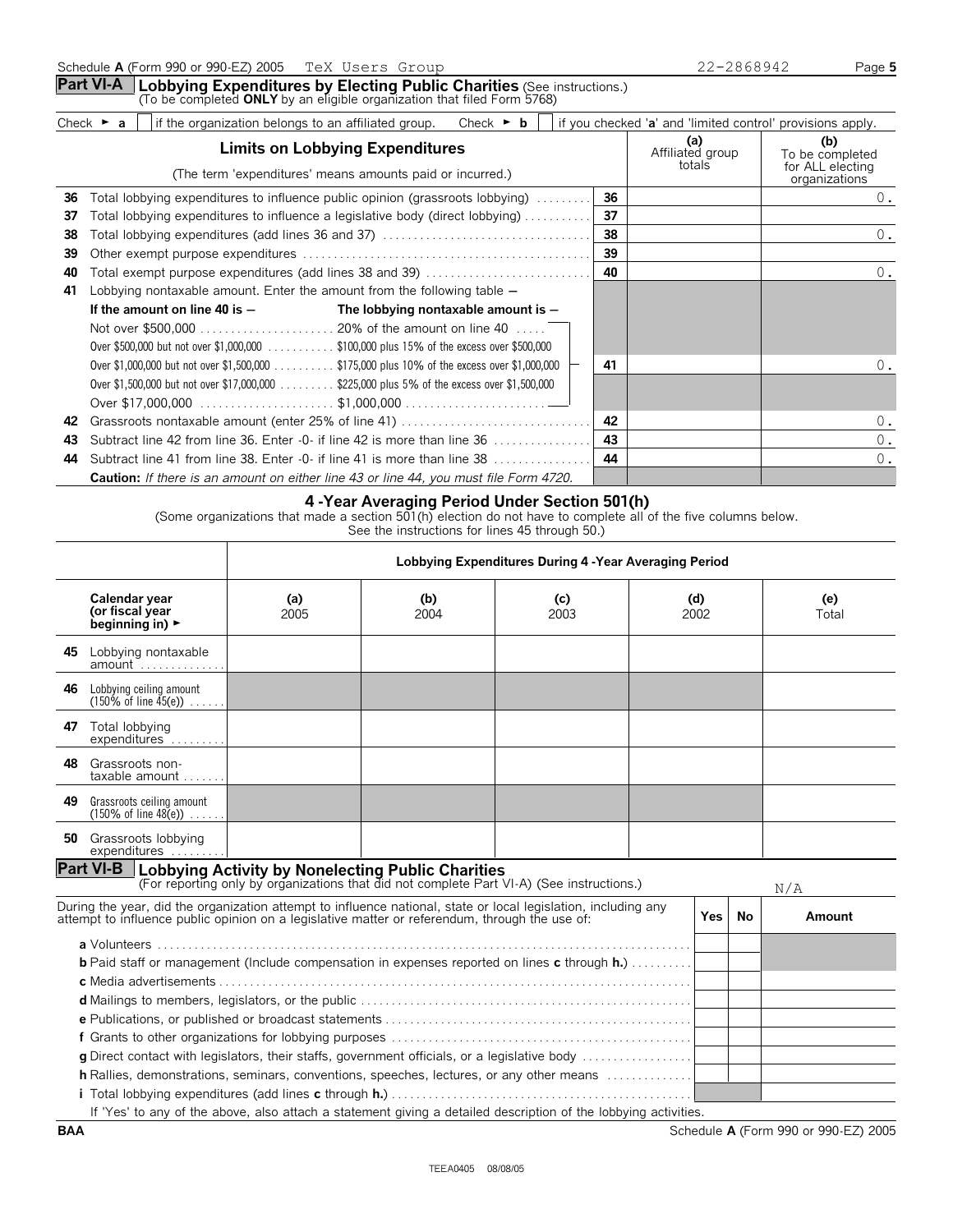#### **Part VII Information Regarding Transfers To and Transactions and Relationships With Noncharitable Exempt Organizations** (See instructions)

| 51 Did the reporting organization directly or indirectly engage in any of the following with any other organization described in section 501(c) |  |
|-------------------------------------------------------------------------------------------------------------------------------------------------|--|
| of the Code (other than section 501(c)(3) organizations) or in section 527, relating to political organizations?                                |  |
|                                                                                                                                                 |  |

| a Transfers from the reporting organization to a noncharitable exempt organization of:                                                                                                                                         |          | Yes | No. |
|--------------------------------------------------------------------------------------------------------------------------------------------------------------------------------------------------------------------------------|----------|-----|-----|
|                                                                                                                                                                                                                                |          |     |     |
|                                                                                                                                                                                                                                | a (ii)   |     |     |
| <b>b</b> Other transactions:                                                                                                                                                                                                   |          |     |     |
|                                                                                                                                                                                                                                | b(i)     |     |     |
| (ii) Purchases of assets from a noncharitable exempt organization matches contains and contained a proportional contained and contained a proportional contained and contained a proportional contained and contained a propor | b (ii)   |     |     |
|                                                                                                                                                                                                                                | b (iii)  |     |     |
|                                                                                                                                                                                                                                | $b$ (iv) |     |     |
|                                                                                                                                                                                                                                | b(v)     |     |     |
|                                                                                                                                                                                                                                | b (vi)   |     |     |
|                                                                                                                                                                                                                                |          |     |     |

**c** Sharing of facilities, equipment, mailing lists, other assets, or paid employees . . . . . . . . . . . . . . . . . . . . . . . . . . . . . . . . . . . . . **c d** If the answer to any of the above is 'Yes,' complete the following schedule. Column (b) should always show the fair market value of<br>the goods, other assets, or services given by the reporting organization. If the organ

| $\begin{matrix} \text{(a)} \\ \text{Line no.} \end{matrix}$ | (b)<br>Amount involved | (c)<br>Name of noncharitable exempt organization | (d) (d) Description of transfers, transactions, and sharing arrangements |
|-------------------------------------------------------------|------------------------|--------------------------------------------------|--------------------------------------------------------------------------|
|                                                             |                        |                                                  |                                                                          |
|                                                             |                        |                                                  |                                                                          |
|                                                             |                        |                                                  |                                                                          |
|                                                             |                        |                                                  |                                                                          |
|                                                             |                        |                                                  |                                                                          |
|                                                             |                        |                                                  |                                                                          |
|                                                             |                        |                                                  |                                                                          |
|                                                             |                        |                                                  |                                                                          |
|                                                             |                        |                                                  |                                                                          |
|                                                             |                        |                                                  |                                                                          |
|                                                             |                        |                                                  |                                                                          |
|                                                             |                        |                                                  |                                                                          |
|                                                             |                        |                                                  |                                                                          |
|                                                             |                        |                                                  |                                                                          |
|                                                             |                        |                                                  |                                                                          |
|                                                             |                        |                                                  |                                                                          |

| 52a Is the organization directly or indirectly affiliated with, or related to, one or more tax-exempt organizations<br>described in section 501(c) of the Code (other than section 501(c)(3)) or in section 527? |  |  |
|------------------------------------------------------------------------------------------------------------------------------------------------------------------------------------------------------------------|--|--|
| <b>b</b> If 'Yes,' complete the following schedule:                                                                                                                                                              |  |  |

| (a)<br>Name of organization | (b)<br>Type of organization | (c)<br>Description of relationship |
|-----------------------------|-----------------------------|------------------------------------|
|                             |                             |                                    |
|                             |                             |                                    |
|                             |                             |                                    |
|                             |                             |                                    |
|                             |                             |                                    |
|                             |                             |                                    |
|                             |                             |                                    |
|                             |                             |                                    |
|                             |                             |                                    |
|                             |                             |                                    |
|                             |                             |                                    |
|                             |                             |                                    |
|                             |                             |                                    |
|                             |                             |                                    |
|                             |                             |                                    |
|                             |                             |                                    |

**BAA** Schedule **A** (Form 990 or 990-EZ) 2005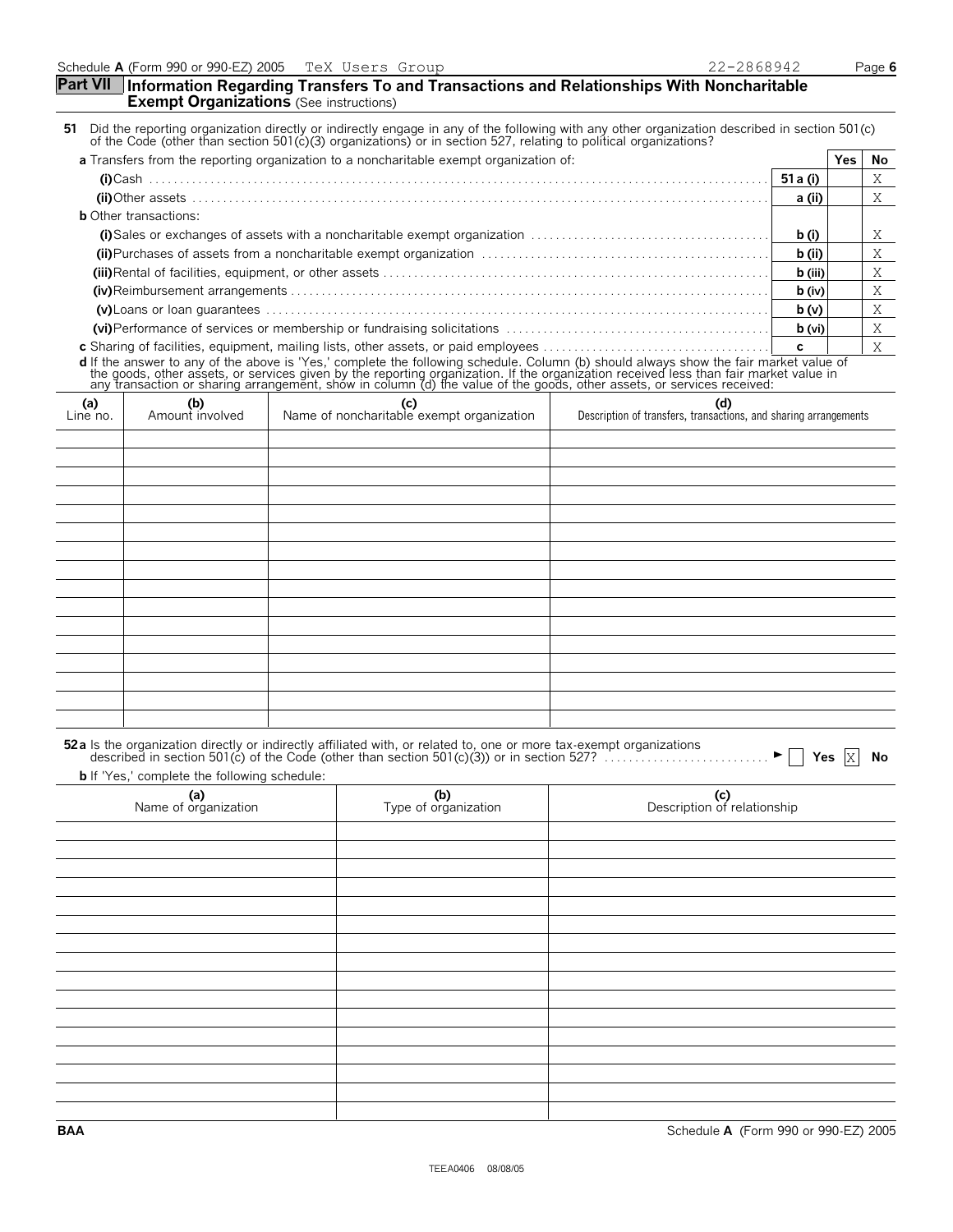# **990-EZ, 990, 990-T and 990-PF Information Worksheet 2005**

# **Part I** - **Identifying Information**

| Employer Identification Number 22-2868942                                   |                                                                                                                                                                                          |              |                                                                                                         |                     |                |  |  |
|-----------------------------------------------------------------------------|------------------------------------------------------------------------------------------------------------------------------------------------------------------------------------------|--------------|---------------------------------------------------------------------------------------------------------|---------------------|----------------|--|--|
| Name TeX Users Group                                                        |                                                                                                                                                                                          |              |                                                                                                         |                     |                |  |  |
| Address  1466 NW Naito Parkway                                              |                                                                                                                                                                                          |              |                                                                                                         | Room/Suite  3141    |                |  |  |
|                                                                             |                                                                                                                                                                                          |              |                                                                                                         | State . OR ZIP Code | 97209          |  |  |
|                                                                             |                                                                                                                                                                                          |              |                                                                                                         |                     |                |  |  |
|                                                                             |                                                                                                                                                                                          |              |                                                                                                         |                     |                |  |  |
| Part II - Type of Return                                                    |                                                                                                                                                                                          |              |                                                                                                         |                     |                |  |  |
| Χ<br>Form 990 only<br>Form 990-T only                                       | Form 990-EZ with Form 990-T<br>Form 990-EZ only<br>Form 990 with Form 990-T<br>Form 990-PF only<br>Form 990-PF with Form 990-T                                                           |              |                                                                                                         |                     |                |  |  |
|                                                                             |                                                                                                                                                                                          |              | <b>QuickBooks Import Users:</b> Check if you're filing 990-EZ & want 990 imported data copied to 990-EZ |                     |                |  |  |
| Part III - Type of Organization                                             |                                                                                                                                                                                          |              |                                                                                                         |                     |                |  |  |
| Χ<br>501(c) Trust<br>4947(a)(1) Trust<br>408 Trust<br>401(a) Trust<br>Other | 501(c) Corporation<br>3 (subsection number)<br>220(d) Trust<br>(subsection number)<br>408A Trust<br>529(a) Corporation<br>529(a) Trust<br>530(a) Trust<br>(describe)<br>527 Organization |              |                                                                                                         |                     |                |  |  |
| Part IV - Tax Year and Filing Information                                   |                                                                                                                                                                                          |              |                                                                                                         |                     |                |  |  |
| Χ<br>Calendar year<br>Short year $-$                                        | Fiscal year $-$ Ending month $\ldots$ _____<br>Beginning date<br>Ending date $\dots$                                                                                                     |              |                                                                                                         |                     |                |  |  |
|                                                                             |                                                                                                                                                                                          |              | Check this box if the organization is enrolled in the Electronic Federal Tax Payment System (EFTPS)     |                     |                |  |  |
| Part V - 2005 Estimated Taxes Paid                                          |                                                                                                                                                                                          |              |                                                                                                         |                     |                |  |  |
| Check this box if the organization is a private foundation                  |                                                                                                                                                                                          |              |                                                                                                         | Form 990-T          | Form 990-PF    |  |  |
|                                                                             | Amount of 2004 overpayment credited to 2005 estimated tax                                                                                                                                |              |                                                                                                         |                     |                |  |  |
|                                                                             |                                                                                                                                                                                          |              | Form 990-T                                                                                              |                     | Form 990-PF    |  |  |
| <b>Payment Quarters</b>                                                     | Due<br>Date                                                                                                                                                                              | Date<br>Paid | Amount<br>Paid                                                                                          | Date<br>Paid        | Amount<br>Paid |  |  |
|                                                                             |                                                                                                                                                                                          |              |                                                                                                         |                     |                |  |  |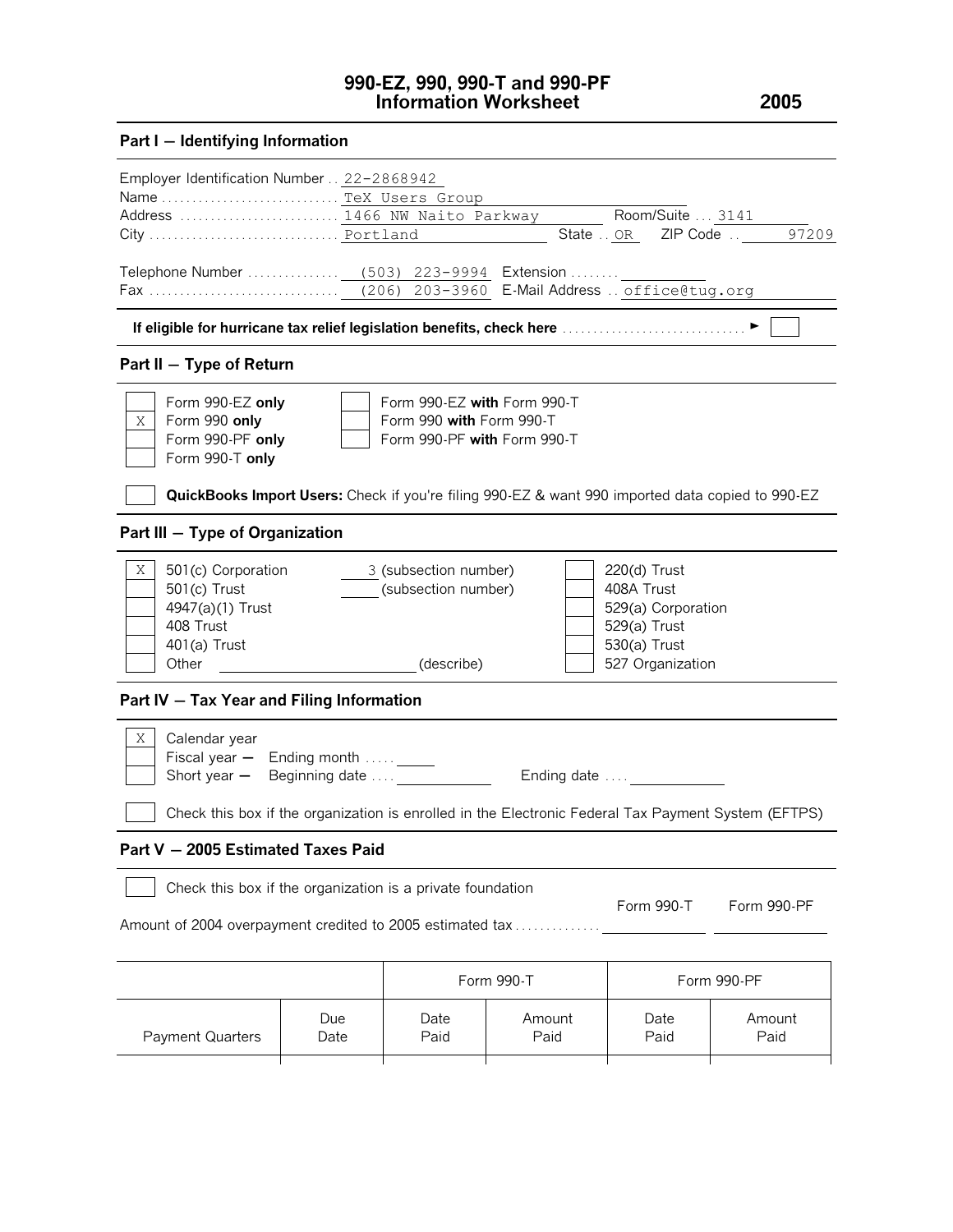| 1st Quarter Payment                                        | 04/15/05 |  |  |
|------------------------------------------------------------|----------|--|--|
| 2nd Quarter Payment                                        | 06/15/05 |  |  |
| 3rd Quarter Payment                                        | 09/15/05 |  |  |
| 4th Quarter Payment                                        | 12/15/05 |  |  |
| <b>Additional Payment 1</b><br><b>Additional Payment 2</b> |          |  |  |
| <b>Additional Payment 3</b><br><b>Additional Payment 4</b> |          |  |  |

# **Part VI** - Information for Client Letter

|                   | Form 990-EZ or<br>Form 990 | Form 990-PF | Form 990-T |
|-------------------|----------------------------|-------------|------------|
| Extended Due Date |                            |             |            |

Letter Salutation ................... <u>Dear Robin</u>

teew0101.SCR 02/06/06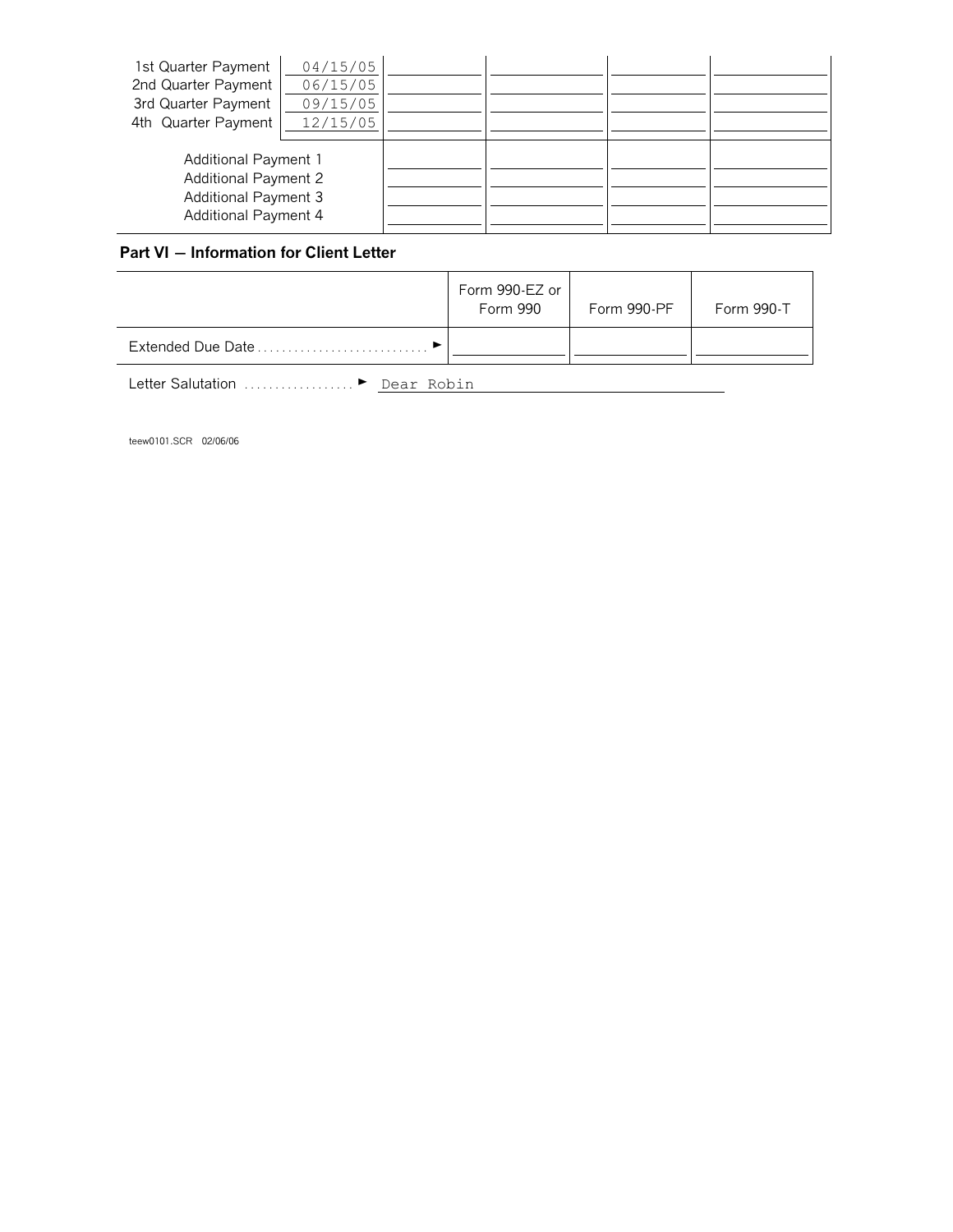# Form 990, Page 2, Part II, Line 43 **Other Expenses Stmt**

| Other expenses not<br>covered above (itemize):                                                                                                                                                         | (A)<br>Total                                    | (B)<br>Program<br>services | (C)<br>Management<br>and general | (D)<br>Fundraising |
|--------------------------------------------------------------------------------------------------------------------------------------------------------------------------------------------------------|-------------------------------------------------|----------------------------|----------------------------------|--------------------|
| Office Overhead: Gifts<br>Office Overhead: Insurance: Liabi<br>Office Overhead: Insurance: Worke<br>Office Overhead: License and Per<br>Conf Expense, office + overhead<br>Software Production/Mailing | 155.<br>500.<br>472.<br>60.<br>2,082.<br>8,092. | 2,082.<br>8,092.           | 155.<br>500.<br>472.<br>60.      |                    |
| Total                                                                                                                                                                                                  | 11,361.                                         | 10,174.                    | 1,187.                           |                    |

### Form 990, Page 5, Part V-A **List of Officers, Etc. Statement**

| (A)<br>Name and address    | (B)<br>Title and<br>average hours per<br>week devoted<br>to position | (C)<br>Compensation<br>(if not paid,<br>$enter - 0-$ | (D)<br>Contributions<br>to employee<br>benefit plans<br>and deferred<br>compensation | (E)<br>Expense<br>account<br>and other<br>allowances |
|----------------------------|----------------------------------------------------------------------|------------------------------------------------------|--------------------------------------------------------------------------------------|------------------------------------------------------|
| Jim Hefferon               |                                                                      |                                                      |                                                                                      |                                                      |
| Saint Michael's College    | Director                                                             |                                                      |                                                                                      |                                                      |
| Colchester, VT 05439       | $\circ$                                                              | $0$ .                                                | 0.                                                                                   | 0.                                                   |
| Ross Moore                 |                                                                      |                                                      |                                                                                      |                                                      |
| Macquarie University       | Director                                                             |                                                      |                                                                                      |                                                      |
| Sydney, Australia          | $\circledcirc$                                                       | $\mathbf 0$ .                                        | 0.                                                                                   | Ο.                                                   |
| Arthur Ogawa               |                                                                      |                                                      |                                                                                      |                                                      |
| 40453 Cherokee Oaks Drive  | Director                                                             |                                                      |                                                                                      |                                                      |
| Three Rivers, CA 93271     | $\mathsf O$                                                          | $\mathbf 0$ .                                        | 0.                                                                                   | 0.                                                   |
| Gerree Pecht               |                                                                      |                                                      |                                                                                      |                                                      |
| Princeton Universtiy       | Director                                                             |                                                      |                                                                                      |                                                      |
| Princeton, NJ 08544        | $\mathbb O$                                                          | 0.                                                   | 0.                                                                                   | 0.                                                   |
| Cheryl Ponchin             |                                                                      |                                                      |                                                                                      |                                                      |
| Inst for Defense Anal      | Director                                                             |                                                      |                                                                                      |                                                      |
| Princeton, NJ 08540        | $\begin{array}{c} 0 \\ 0 \end{array}$                                | $0$ .                                                | 0.                                                                                   | $0$ .                                                |
| Klaus Hoeppner             |                                                                      |                                                      |                                                                                      |                                                      |
| Darmstadt, Germany         | Director                                                             |                                                      |                                                                                      |                                                      |
|                            | $\circ$                                                              | $0$ .                                                | $0$ .                                                                                | $0$ .                                                |
| Philip Taylor              |                                                                      |                                                      |                                                                                      |                                                      |
| University of London       | Director                                                             |                                                      |                                                                                      |                                                      |
| Egham Surrey, UK           | $\mathbf 0$                                                          | $\mathbf 0$ .                                        | $0$ .                                                                                | $0$ .                                                |
| Steve Peter                |                                                                      |                                                      |                                                                                      |                                                      |
| Beech Stave Press          | Director                                                             |                                                      |                                                                                      |                                                      |
| Edison, NJ                 | $\mathbf 0$                                                          | $0$ .                                                | $0$ .                                                                                | 0.                                                   |
| Steve Grathwohl            |                                                                      |                                                      |                                                                                      |                                                      |
| Duke University Press      | Director                                                             |                                                      |                                                                                      |                                                      |
| Durham, NC                 | $\mathbb O$                                                          | $\mathbf 0$ .                                        | $0$ .                                                                                | 0.                                                   |
| Sam Rhoads                 |                                                                      |                                                      |                                                                                      |                                                      |
| Honolulu Community College | Director                                                             |                                                      |                                                                                      |                                                      |
| Honolulu, HI               | $\circ$                                                              | 0.                                                   | 0.                                                                                   | 0.                                                   |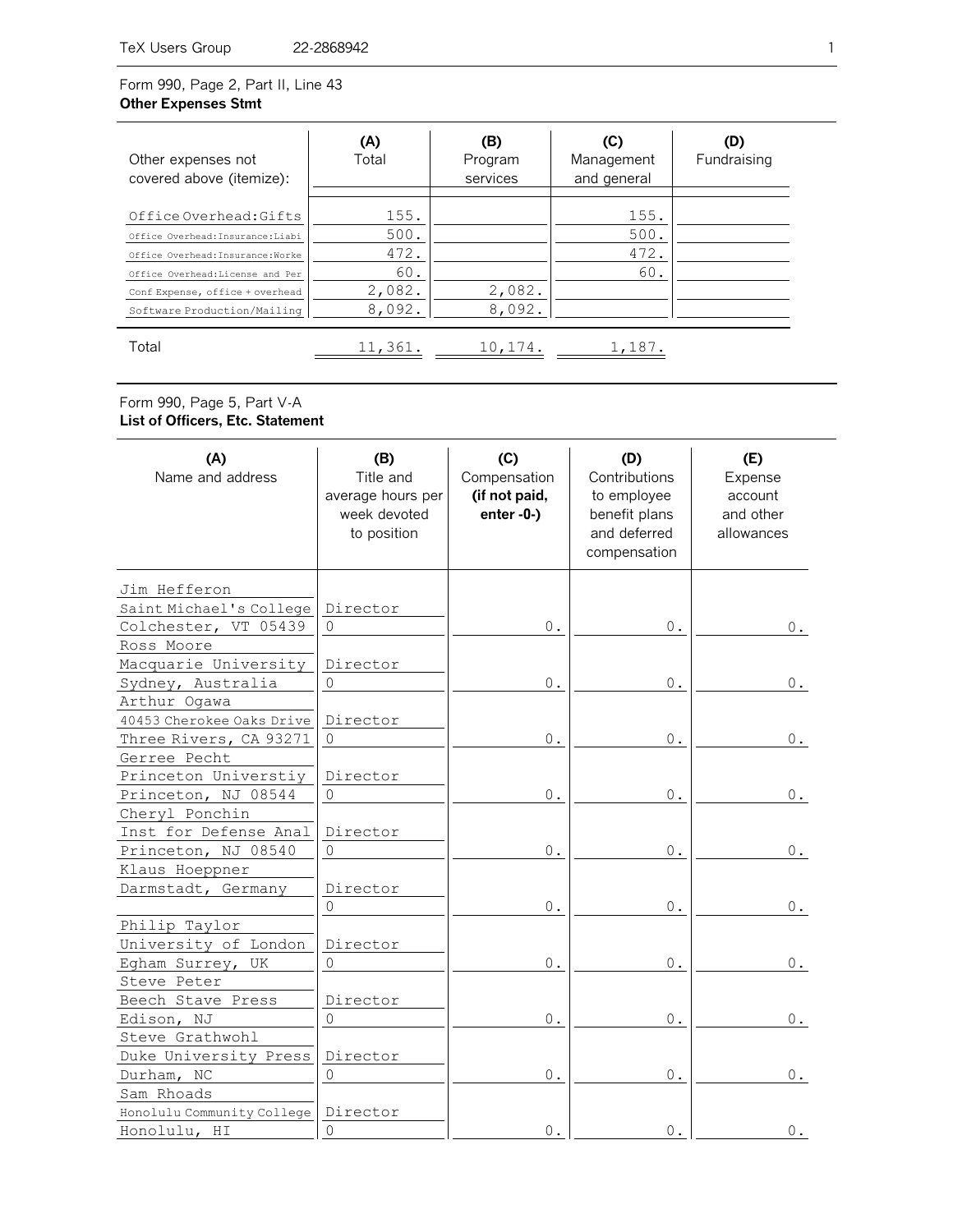### Form 990, Page 8, Part VII, Line 93 **Program Service Revenue Stmt**

|                             | Unrelated<br>business income   |               |                        | Excluded by<br>section 512, 513, or 514 |                                                       |
|-----------------------------|--------------------------------|---------------|------------------------|-----------------------------------------|-------------------------------------------------------|
|                             | (A)<br><b>Business</b><br>code | (B)<br>Amount | (C)<br>Exclusn<br>code | (D)<br>Amount                           | (E)<br>Related or<br>exempt function<br><i>income</i> |
| Program service<br>revenue: |                                |               |                        |                                         |                                                       |
| Annual Conference: WuDang M |                                |               | 3                      | 1,700.                                  |                                                       |
| Practical TeX Conference: C |                                |               | 3                      | 12,050.                                 |                                                       |
| Practical TeX Conference: P |                                |               | 3                      | 700.                                    |                                                       |
| Practical TeX Conference: X |                                |               | 3                      | 1,760.                                  |                                                       |
| Product Sales: Lucida Fonts |                                |               | 41                     | 3,480.                                  |                                                       |
| Product Sales: WinEdt licen |                                |               | 41                     | 2,200.                                  |                                                       |
| Total                       |                                |               |                        | 21,890.                                 |                                                       |

Form 990, Page 4, Part IV, Lines 57a & 57b **Land, Buildings and Equipment Statement**

|              | (a)<br>Cost/Other<br><b>Basis</b> | (b)<br>Accumulated<br>Depreciation | (c)<br><b>Book Value</b> |
|--------------|-----------------------------------|------------------------------------|--------------------------|
| Fixed Assets | 50, 237.                          | 44,646.                            | 5,591.                   |
| Total        | 50, 237.                          | 44,646.                            | 5,591.                   |

Form 990, Page 4, Part IV, Line 65 **Other Liabilities Statement**

| Line 65 - Other Liabilities:                   | <b>Beginning</b><br>of Year | End of<br>Year |
|------------------------------------------------|-----------------------------|----------------|
|                                                |                             |                |
| Committed Funds: LaTeX3                        |                             | 3,464.         |
| Payroll Liabilities: Federal P/R Taxes Payable | 875.                        | 849.           |
| Payroll Liabilities: State P/R Taxes Payable   | 192                         | 188.           |

1,067. Total 4,501.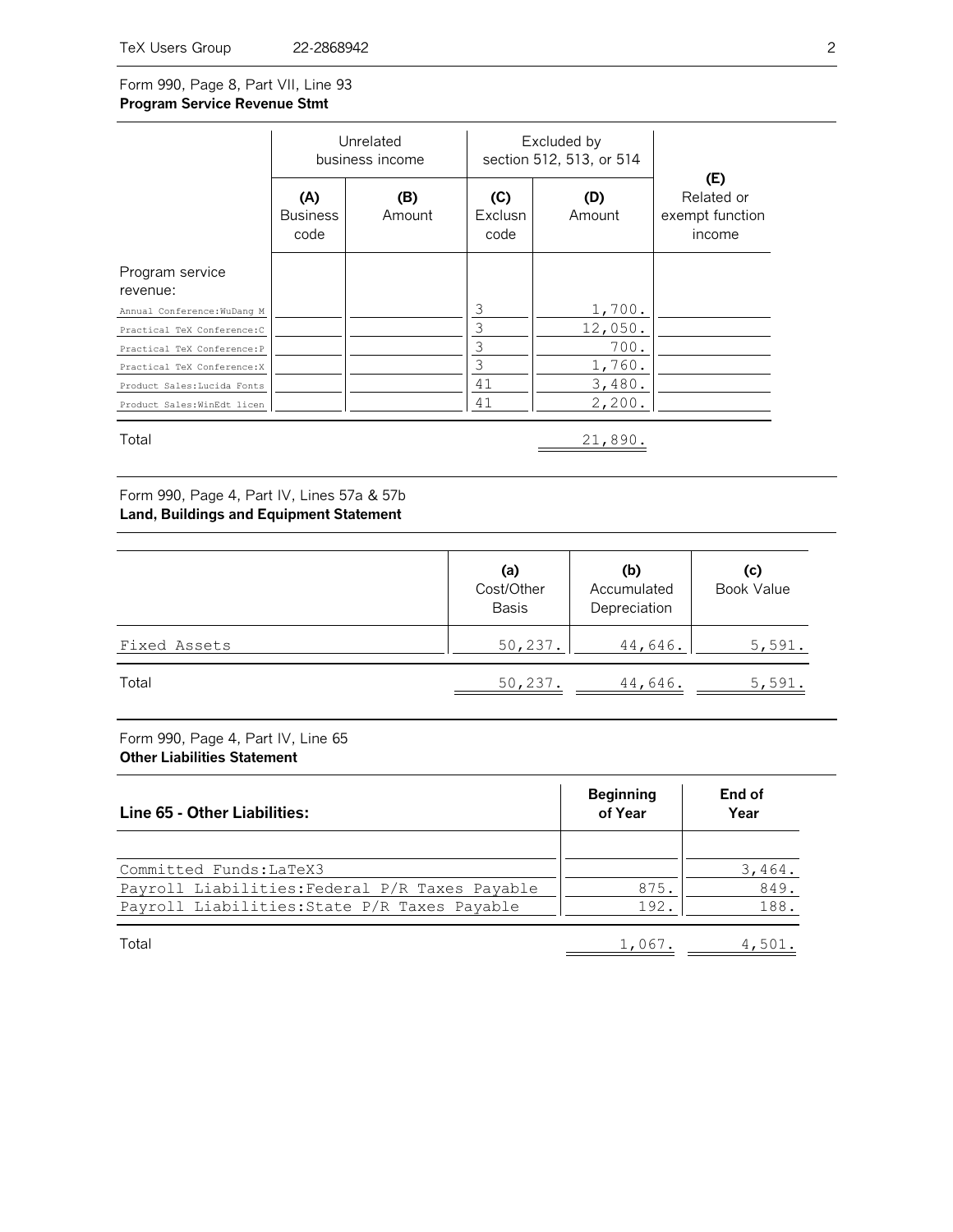#### **Supporting Statement of:**

Form 990 p 1/Line 1a

| <b>Description</b>                         | Amount  |
|--------------------------------------------|---------|
| General Contributions                      | 6,823.  |
| PracTeX05 Gen Contri incl 650 Dante        | 2,028.  |
| TUG 2005 Gen Contributions incl 1316 Dante | 1,783.  |
| TeX Development Fund                       | 1,483.  |
| LaTeX3 Contributions                       | 2,846.  |
| Bursary $644 +$ Dante 1251                 | 1,895.  |
| Total                                      | 16,858. |

#### **Supporting Statement of:**

Form 990 p 1/Line 20

| <b>Description</b>                             | Amount    |
|------------------------------------------------|-----------|
| The change shown on line 20 consists of        |           |
| \$6,333 of restricted equities reclassified    | $-5,329.$ |
| to be completely equivalent liability accounts |           |
| (no change in total of liabilities) and a      |           |
| \$1,005 change in unrestricted equity between  |           |
| 1/1/2005 and 12/31/2005 (6333-1005=5328)       |           |
| where the change in unrestricted of \$1,005    |           |
| represents a classification error which was    |           |
| corrected at 2005 year-end.                    |           |
|                                                |           |
| Total                                          | $-5,329$  |

#### **Supporting Statement of:**

Form 990 p 2/Line 22-Cash

| <b>Description</b>                        | Amount |
|-------------------------------------------|--------|
| DANTE support TUG2005                     | 1,300. |
| EuroTeX05 contribution                    | 2,000. |
| Contributions made by TUG - Apple support | 500.   |
| Contributions made by TUG - GUST          | 600.   |
| Contributions made by TUG - TUG2005       | 100.   |
| Contributions made by TUG - Bibby bug     | 250.   |
| TeX Development Fund grants               | 2,000. |
| DANTE support other TUG2005               | 1,251. |
| PracTeX05 support                         | 420.   |
|                                           |        |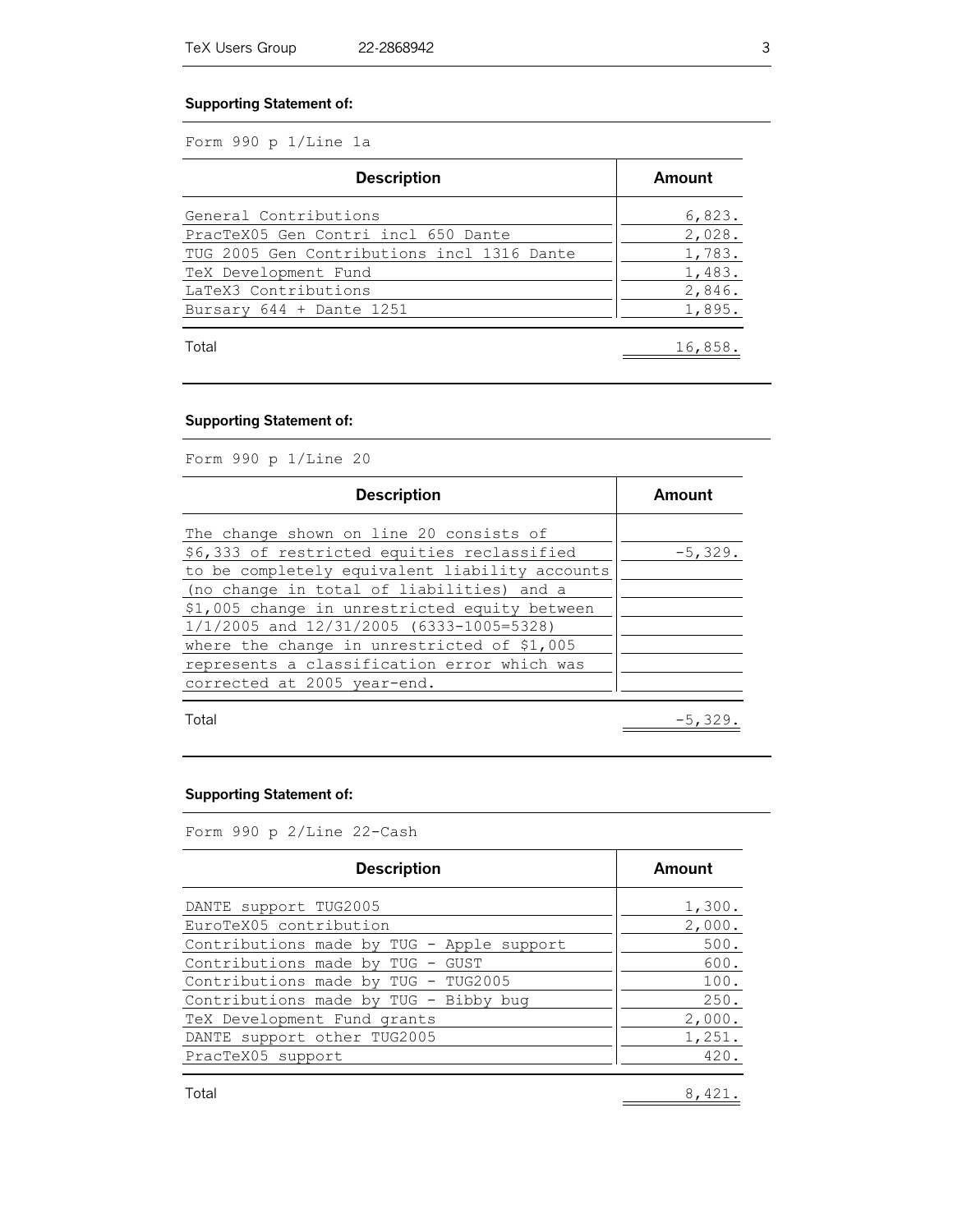#### **Supporting Statement of:**

Form 990 p 2/Line 24 column (B)

| <b>Description</b>                                                        | Amount         |
|---------------------------------------------------------------------------|----------------|
| Subsidized conference expense - bursary<br>Subsidized membership (LaTeX3) | 3,600.<br>455. |
| Total                                                                     | 4,055          |

#### **Supporting Statement of:**

Form 990 p 4/Line 46, column (A)

| <b>Description</b>                                                      | Amount           |
|-------------------------------------------------------------------------|------------------|
| BOA Checking - 21203-10859: Other<br>BOA Checking - 21203-10859: Paypal | 1,080.<br>1,511. |
| BOA Money Mkt Bursry 2120411698                                         | 1,202.           |
| BofA 9 Mo CD                                                            | 10,058.          |
| BofA Maximizer 21203-18374                                              | 19,645.          |
| OregonTelco 12 Mo CD                                                    | 101,056.         |
| OregonTelco MMarket 80144-07                                            | 10,406.          |
| OregonTelco PrimeShare 80144                                            | 5.               |
| Total                                                                   | 144,963.         |

#### **Supporting Statement of:**

Form 990 p 4/Line 53, column (A)

| <b>Description</b>         | Amount |
|----------------------------|--------|
| Deferred Intl conf expense | 250.   |
| Deferred PracTeX expense   | 790.   |
| Deposits                   |        |
| Total                      | 1,050  |

#### **Supporting Statement of:**

Form 990 p 4/Line 62, column (A)

| <b>Description</b>         | Amount |
|----------------------------|--------|
| Deferred conference income | 265.   |
| Deferred contributions     | 200    |
| Deferred member income     |        |